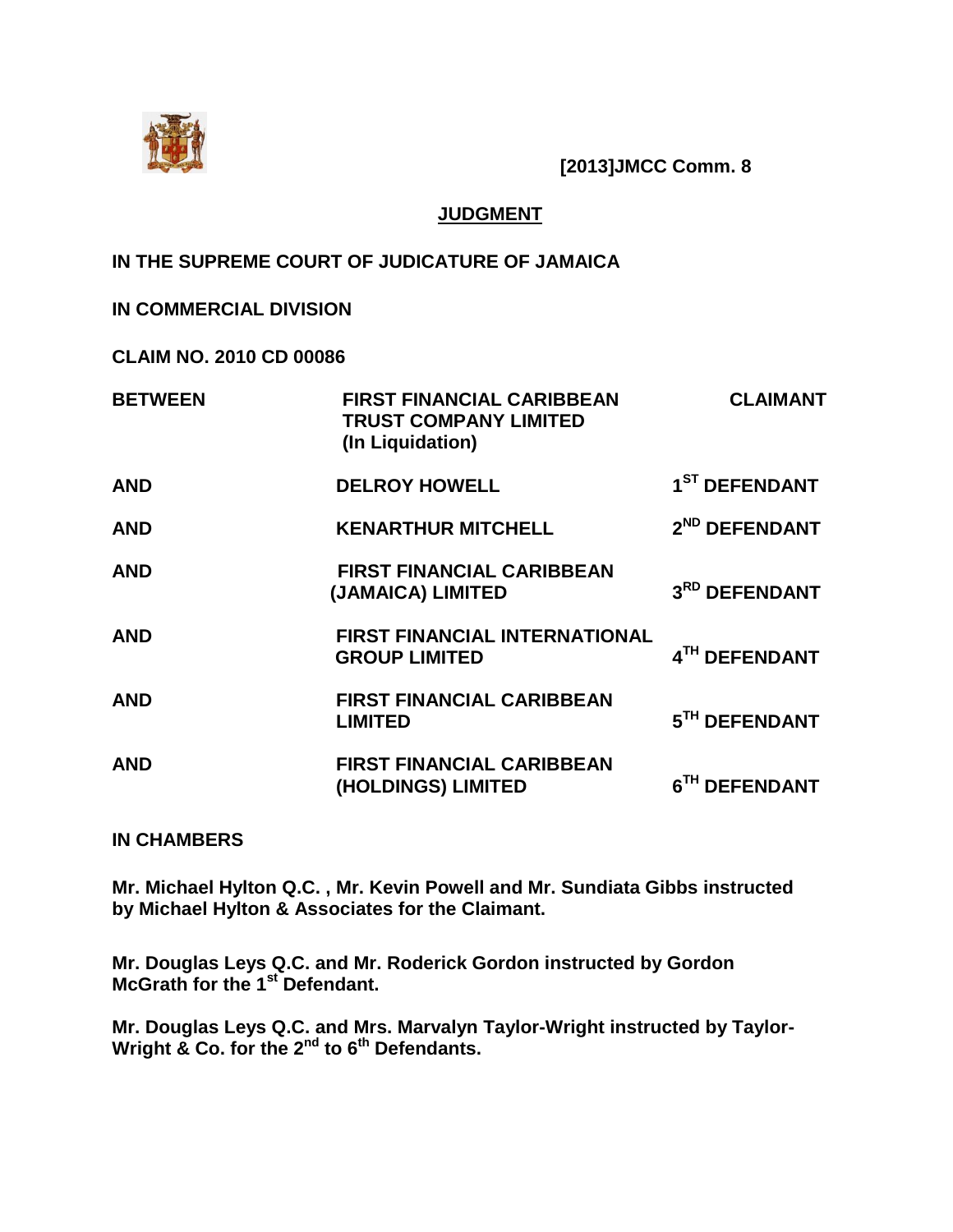**COMPANY LAW – INSOLVENCY – PRIVATE INTERNATIONAL LAW – APPOINTMENT OF LIQUIDATOR IN WINDING-UP PROCEEDINGS IN FOREIGN COURT – CLAIM FILED BY COMPANY FOR BREACH OF FIDUCIARY DUTY, CONTRACT AND FRAUD PRIOR TO WINDING-UP ORDER – LOCUS STANDI OF LIQUIDATOR TO CONTINUE PROCEEDINGS – WHETHER NEED FOR LETTER OF REQUEST FROM FOREIGN COURT TO JAMAICAN COURT SEEKING ASSISTANCE – INHERENT JURISDICTION OF THE COURT TO RECOGNIZE AND ASSIST LIQUIDATOR – FORM OF RECOGNITION – WHETHER ASSISTANCE NECESSARY**

**HEARD: 3RD and 4th April, 10th May 2013**

# **Mangatal J:**

[1] The issues that I now have to rule upon are very interesting and novel, at least in our jurisdiction. On the  $10<sup>th</sup>$  of May I refused the applications and promised to let the parties have my reasons for judgment. These I now provide.

[2] By application filed on the  $20^{th}$  March 2013, the 1<sup>st</sup> Defendant, and by application filed the 19th March 2013, the  $2^{nd}$  to  $6^{th}$  Defendants, respectively seek the following relief/orders:

> **1. That the Claimant and/or the Liquidator (Maria Ferere) has no locus standi to continue the present proceedings and institute any further Applications in the present proceedings in this Honourable Court.**

> **2. That as a consequence Claim No. 2010 CD 00086 be struck out from the Court's record and judgment entered for the .... Defendants, with costs.**

> **3. Alternatively that all proceedings in this Claim be stayed on the following conditions. That:**

**(i) the existing freezing orders be discharged;**

**(ii) all monies and other assets which were held in the name of the Claimant and which have been remitted outside of the jurisdiction of this Court into the hands of the liquidator shall**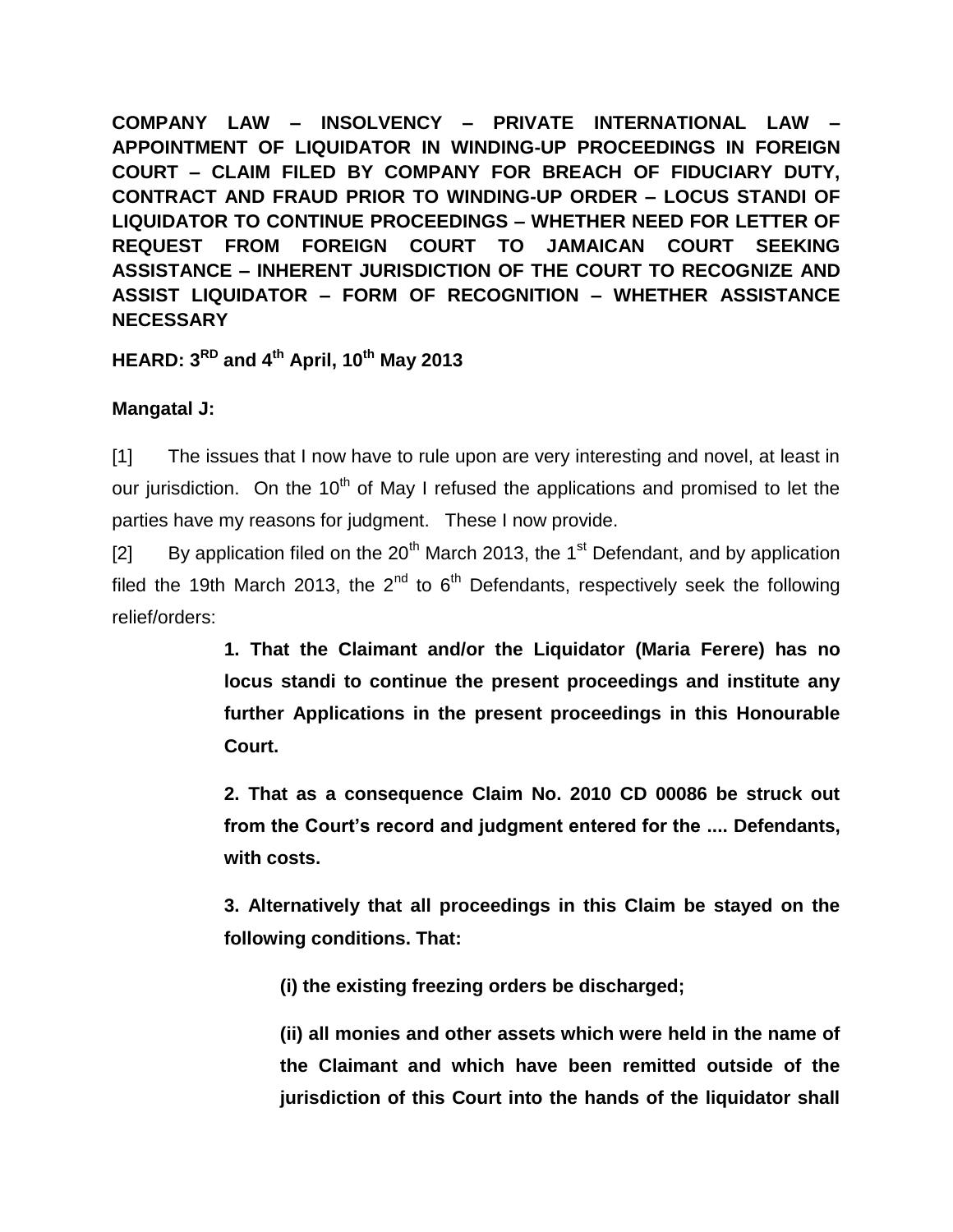**be immediately returned to the persons from whom they were collected by the Claimant's Attorneys-at-Law;**

**(iii) that the sum of US\$2,435,053.33 owned by the 3rd Defendant herein and which have been remitted by the Claimant's Attorneys-at-Law into the hands of the liquidator outside the jurisdiction of this Court be forthwith returned to the Defendant by paying the same to its Attorneys-at- Law together with interest at the rate of 9% per annum from the date of payment to the Claimant's Attorneys-at-Law, until repayment;**

**(iv) this Honourable Court and these Defendants be notified of the date of such return to the said persons from whom they were collected by the Claimant's Attorneys-at-Law;**

**(v) the Claimant pays the sums of US\$298,969.07 and US \$377,000.00 in favour of the 1st Defendant on the one hand and of the 2nd and 3rd Defendants** (on) **the other hand respectively, against the costs ordered by the Court of Appeal on January 22, 2013 within 7 days of the date of this Order.** 

**(vi) the costs incurred by the ... Defendants in this Claim since May 18, 2011 or subsequent to the appointment of the liquidator by the Turks and Caicos Islands Supreme Court be paid by the Claimant on an indemnity and client/attorney basis (save the order for costs reserved by this Honourable Court on the Claimant's Application for Directions dated the 14th January 2013);**

**(vii) the sum of US\$140,000.00 be paid against the said costs incurred by these Defendants, since the appointment of the liquidator, within 7 days of the date of this Order.**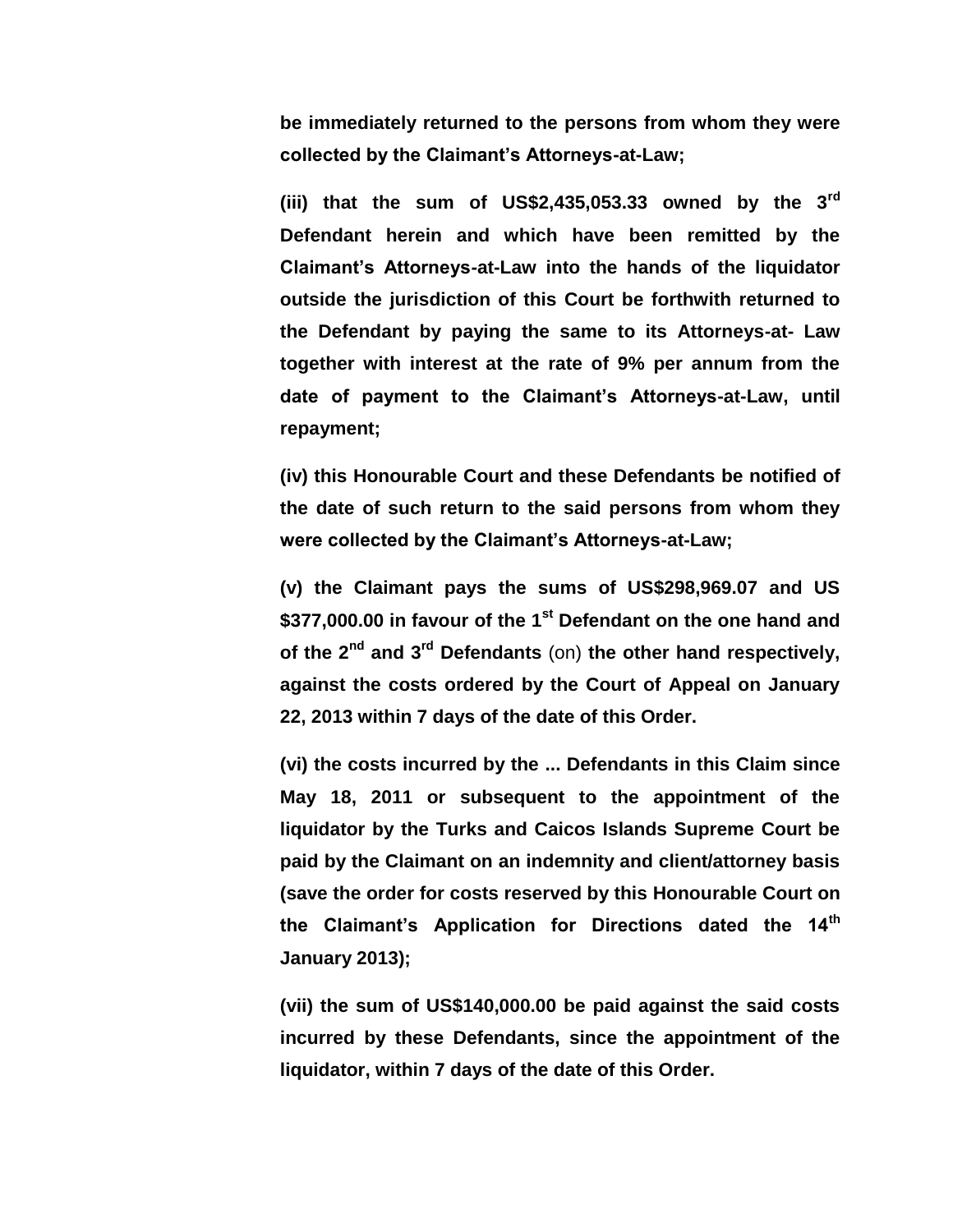**(viii) If the Claimant fails to comply with the above mentioned conditions and/or the proceedings are not resumed within a period of three months from the date hereof, the Claim herein and all reliefs sought thereunder stands dismissed with costs to the Defendants and conditions (i) to (vii) shall be effected immediately by the Claimant without further order from this Court.**

**4. That this Honourable Court do make such further orders or give such directions as it thinks fit.**

[3] The stated grounds of the applications are as follows:

**"i. The Claimant is in liquidation under the jurisdiction of the Supreme Court of the Turks & Caicos Islands (TCI) and a liquidator has been appointed by that Honourable Court since May 18, 2011. The Liquidator is an officer of TCI Supreme Court duly appointed aforesaid.**

**ii. The Claimant has not since the said appointment made any application to that court requesting the said court to seek the assistance of the Jamaican Supreme Court to recognise her status as liquidator in this jurisdiction and to carry out her functions as such in Jamaica, which functions would include the authorisation for continuation of proceedings, commenced by the Claimant prior to her appointment as liquidator as well as collecting and dealing with the assets of the Claimant. The Claimant, its Attorneys-at-Law and/or the Liquidator in pursuing these proceedings do so without the lawful authority of this Honourable Court.**

**iii. The Liquidator has not demonstrated that it has any lawful authority to act in aid of the foreign liquidation ordered by the TCI Supreme Court in this jurisdiction. She is not lawfully an officer of the Jamaican Supreme Court and has not submitted herself to the jurisdiction of the Jamaican Court as required by law.**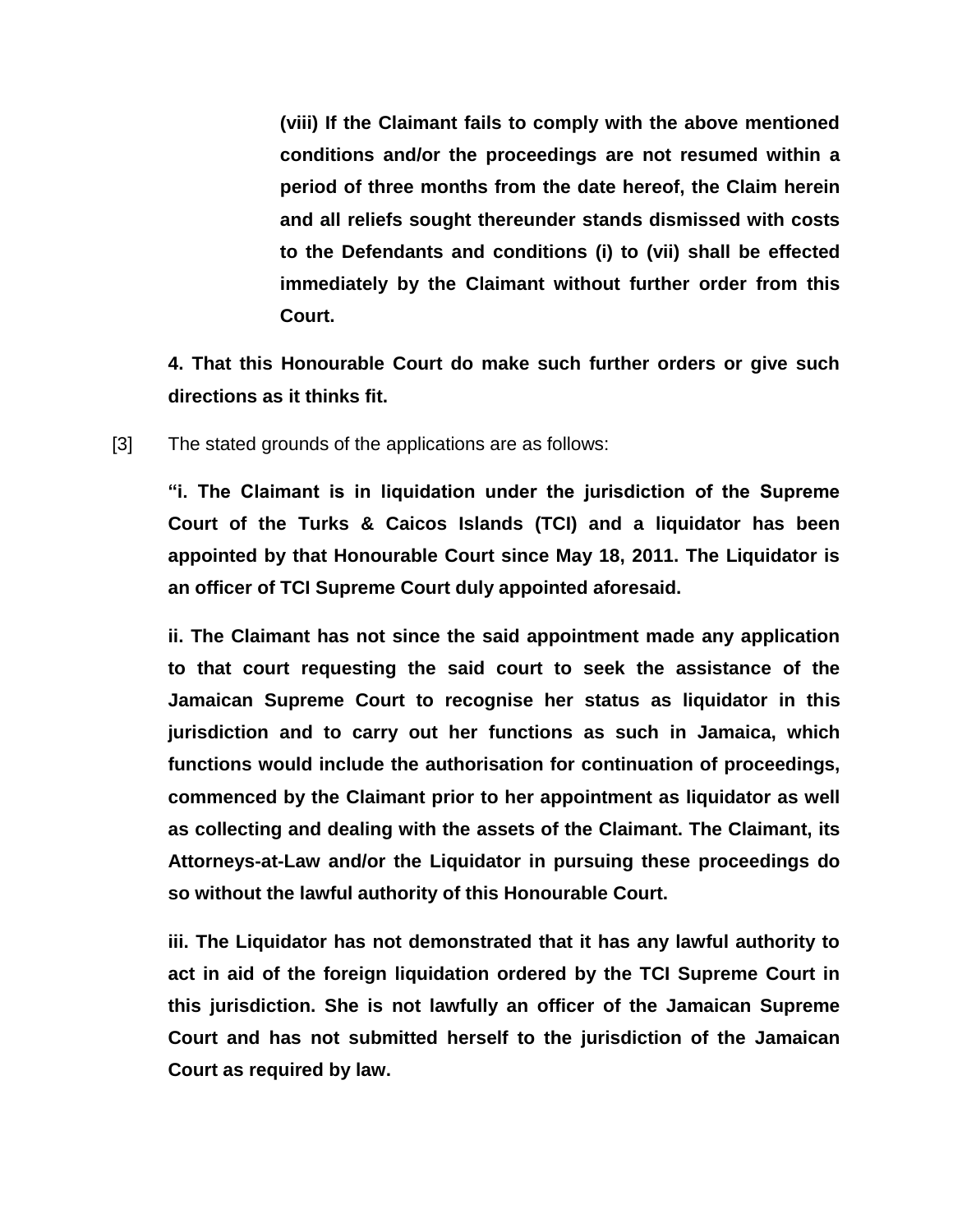**iv. In particular, the Claimant and/or Liquidator has not sought nor obtained an order from this Honourable Court recognizing, empowering and authorizing her to continue proceedings in the name of the Claimant or in her own name in this Honourable Court. The continuation of this claim under the instruction of the liquidator in the name of the company without seeking recognition aforesaid is an abuse of the process** (of) **this Court and is likely to obstruct the just disposal of the proceedings as** (the Defendants) **cannot lawfully apply for certain reliefs essential to the conduct of the case because the Court cannot lawfully exercise jurisdiction over the liquidator.**

**v. This Court has power to grant the relief being sought under its inherent jurisdiction or pursuant to its case management powers contained in Rules 26.1(2)(e),(f),(g),(j) and (v), Rule 26.3(1)(b), in keeping with the overriding objective stated in rule 1, and pursuant to Part 64 of the Civil Procedure Rules 2002."**

# **BACKGROUND**

[4] This claim was filed on the 19th August 2010 by First Financial Caribbean Trust Company Limited ("First Financial") in the Supreme Court of Judicature of Jamaica ("the Supreme Court'). First Financial was incorporated in the Turks and Caicos Islands in 2001. It was licensed by the Financial Services Commission of the Turks and Caicos Islands ("the FSC") to carry on business as a trust company in that jurisdiction, and did so at times material to this claim since 2002. The claim was brought against the Defendants for damages for several causes of action, including damages for breach of fiduciary duty, breach of contract and fraud arising from actions allegedly occurring prior to First Financial being placed in liquidation.

[5] On May 18 2011, the Supreme Court of the Turks and Caicos Islands ("the TCI Court") ordered that First Financial be wound up and appointed Maria Ferere as the liquidator ("the Liquidator"). The winding-up process is still ongoing . One of the specific powers with which the Liquidator became vested upon her appointment, set out at paragraph 3.(18) of the Winding Up Order was: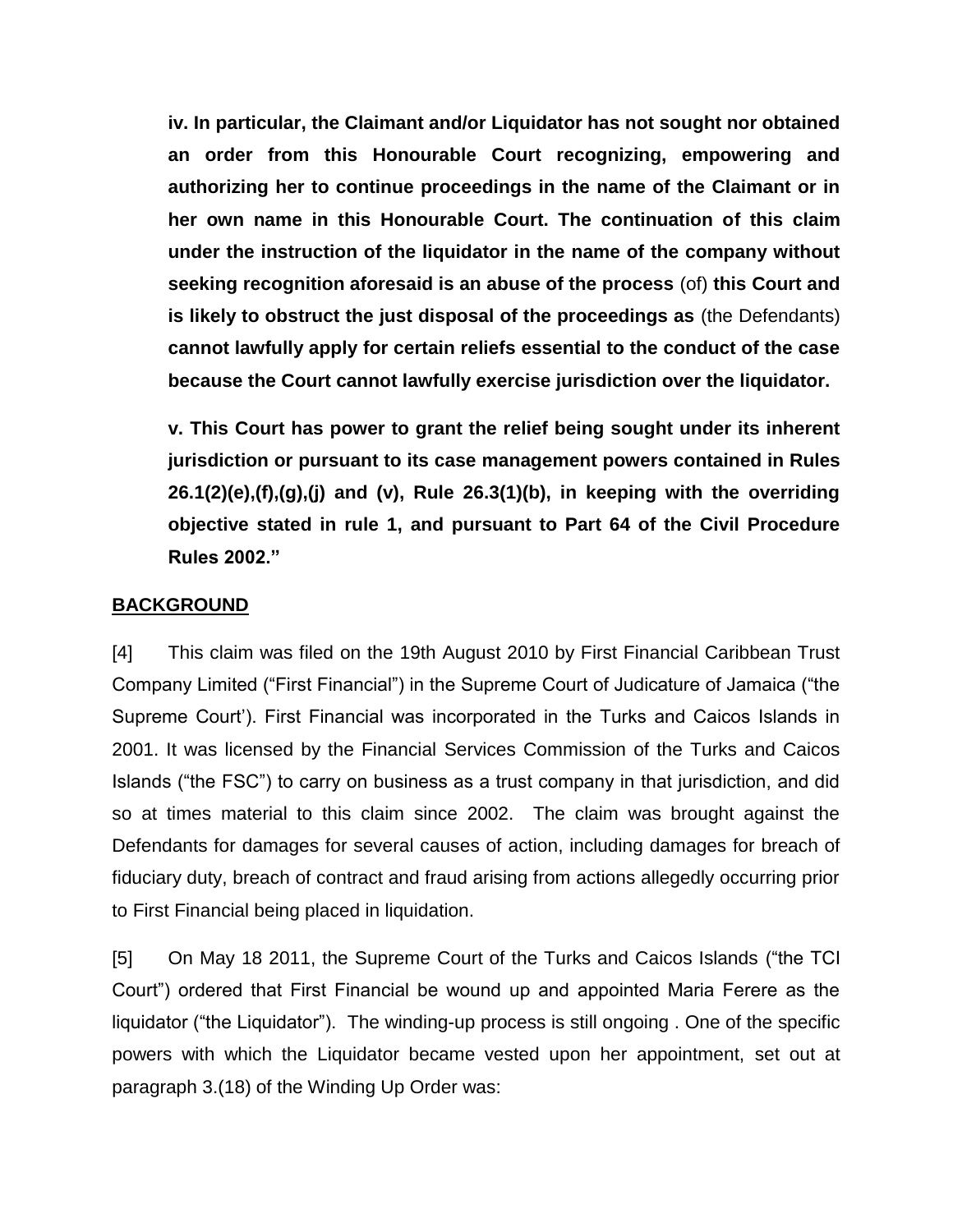**"to bring, continue, defend or intervene in any action or other legal proceedings in any jurisdiction in the name and on behalf of the Company and including for the avoidance of doubt the giving of any indemnity or cross undertaking in damages as may be necessary and limited to the free assets of the Company coming into the Liquidator's possession;"**

[6] Prior to May 18 2011, there had been a number of interlocutory applications made and considered by the Supreme Court and the Court of Appeal of Jamaica, which exercises appellate jurisdiction over the Supreme Court. In particular, for example, in September 2010 Brooks J. (as he then was) heard applications by the Defendants to, amongst other matters, strike out the claim. One of the bases for that application was that these proceedings and the claim were commenced without authority. In his written judgment delivered on 1<sup>st</sup> October 2010, Brooks J. held that those in charge of First Financial were entitled to, if not obliged, to institute the claim to, "at least have a proper accounting of the trust monies" (page 13 of the judgment).

 $[7]$  On the 14<sup>th</sup> of June 2012 an Amended Claim Form and Amended Particulars of Claim were filed, with the Certificate of Truth being signed by the Liquidator. No new causes of action were alleged in these amended Statements of Case.

[8] The 1<sup>st</sup> Defendant Mr. Delroy Howell, ("Mr. Howell"), in his Affidavit filed March 19<sup>th</sup> 2013 in support of the applications by the Defendants, gives evidence that the Jamaican Court was first alerted to the fact of the presentation of the Petition to Wind Up First Financial, filed in the TCI Court by the Financial Services Commission, by Mr. G Anthony Levy, Attorney-at-Law, then on the record as representing Mr. Howell. Mr. Levy filed an Affidavit containing this information on the 23<sup>rd</sup> of March 2011. According to paragraph 5 of the Affidavit of Maria Ferere, the Liquidator, filed March 27, 2013, in response to these applications, she disclosed to the Supreme Court that she was appointed Liquidator by an Affidavit filed in these proceedings on June 28, 2011. In any event, however it is that the notification of the change of status/circumstances of First Financial first came about, numerous different orders have been made in the Supreme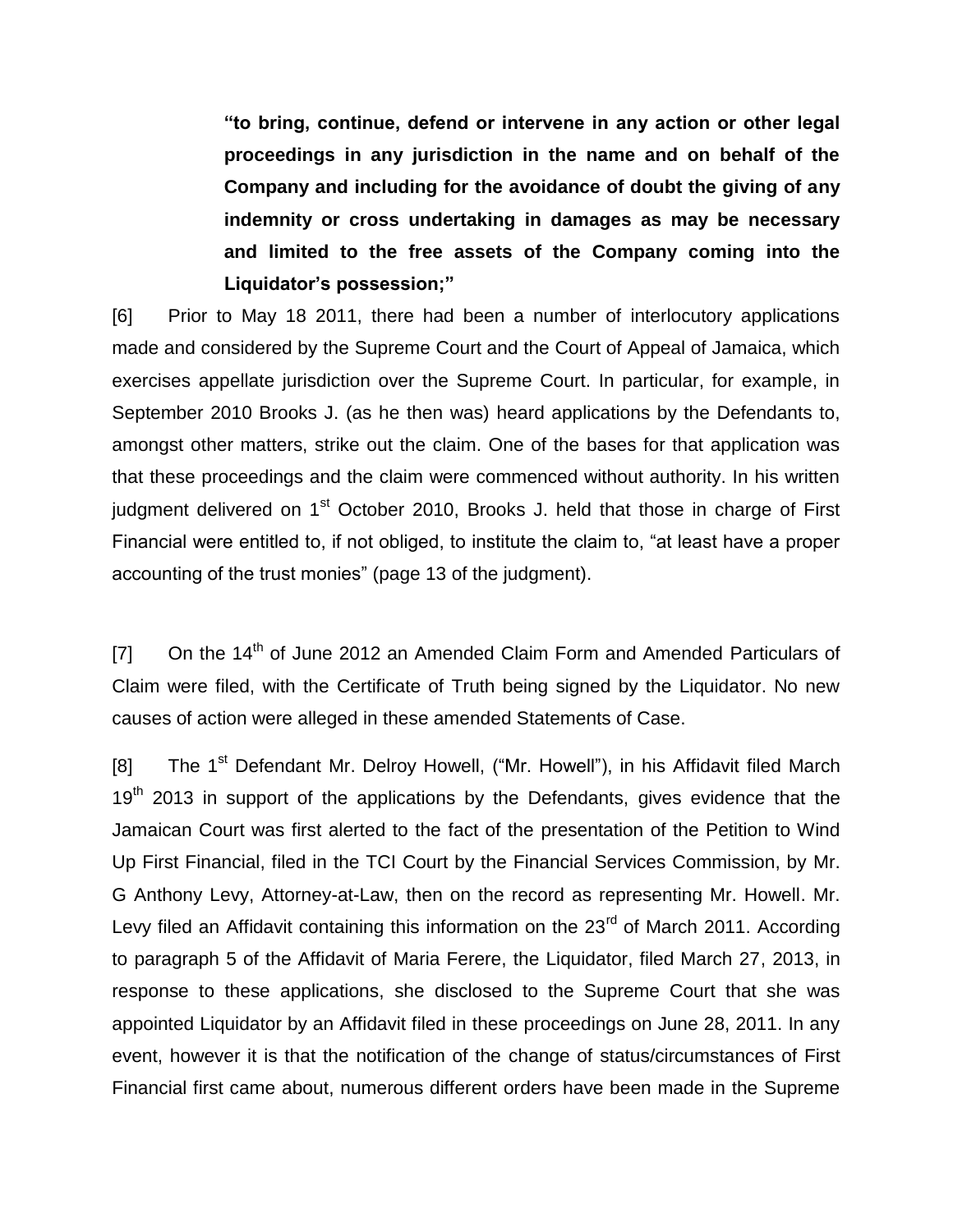Court, subsequent to the Supreme Court and all the Defendants having been made aware of the appointment of the Liquidator by the TCI Court. For example, on the 19<sup>th</sup> September 2011, before Brooks J. the Liquidator was present and orders were made amongst other matters, permitting "The Claimant's Attorneys-at-Law.... to pay to the Claimant (certain) funds....." On the Claimant's application, filed July 14, 2011, it was also ordered that Jamaica Money Market Brokers Limited, Pan Caribbean Financial Services Limited, and NCB Capital Markets Limited, being financial institutions in Jamaica, produce to the Claimant's Attorneys statements of account indicating the balances held in any accounts in the name of the Claimant and setting out all dealings on those accounts since August 19 2010. The Court of Appeal has also adjudicated on a number of issues involving this law suit.

[9] There has been no formal order of the Supreme Court expressly recognizing the Liquidator and there has been no letter of request for assistance issuing from the TCI Court to the Supreme Court.

[10] The first time that this issue has been raised, (as far as I am aware) asserting that "the Claimant and/or the Liquidator has no locus standi to continue these proceedings and institute any further applications" in the Supreme Court was this year, 2013. It was first raised as a preliminary point in respect of an application by the Claimant for Directions from the Supreme Court, filed January 15 2013, seeking an order that the same financial institutions in Jamaica (in respect of which the order was made on the 19<sup>th</sup> September 2011), within 7 days of service of the Supreme Court's order, close all accounts held for or in the name of First Financial and pay all balances due to First Financial and to its Attorneys-at-Law. In the 25<sup>th</sup> Affidavit of Sundiata Gibbs, one of the Attorneys-at-Law having conduct of this matter on behalf of the Claimant, filed January 15 2013, it was indicated that on December  $3<sup>rd</sup>$  2012, the TCI Court ordered and authorized the Liquidator to seek authorization from the relevant Jamaican court ordering and/or directing relevant Jamaican financial institutions to pay monies held on behalf of the Claimant to the Liquidator. The order was exhibited and was one of many directions given to the Liquidator by the TCI Court. This application was subsequently withdrawn by the Claimant after the preliminary objection as to locus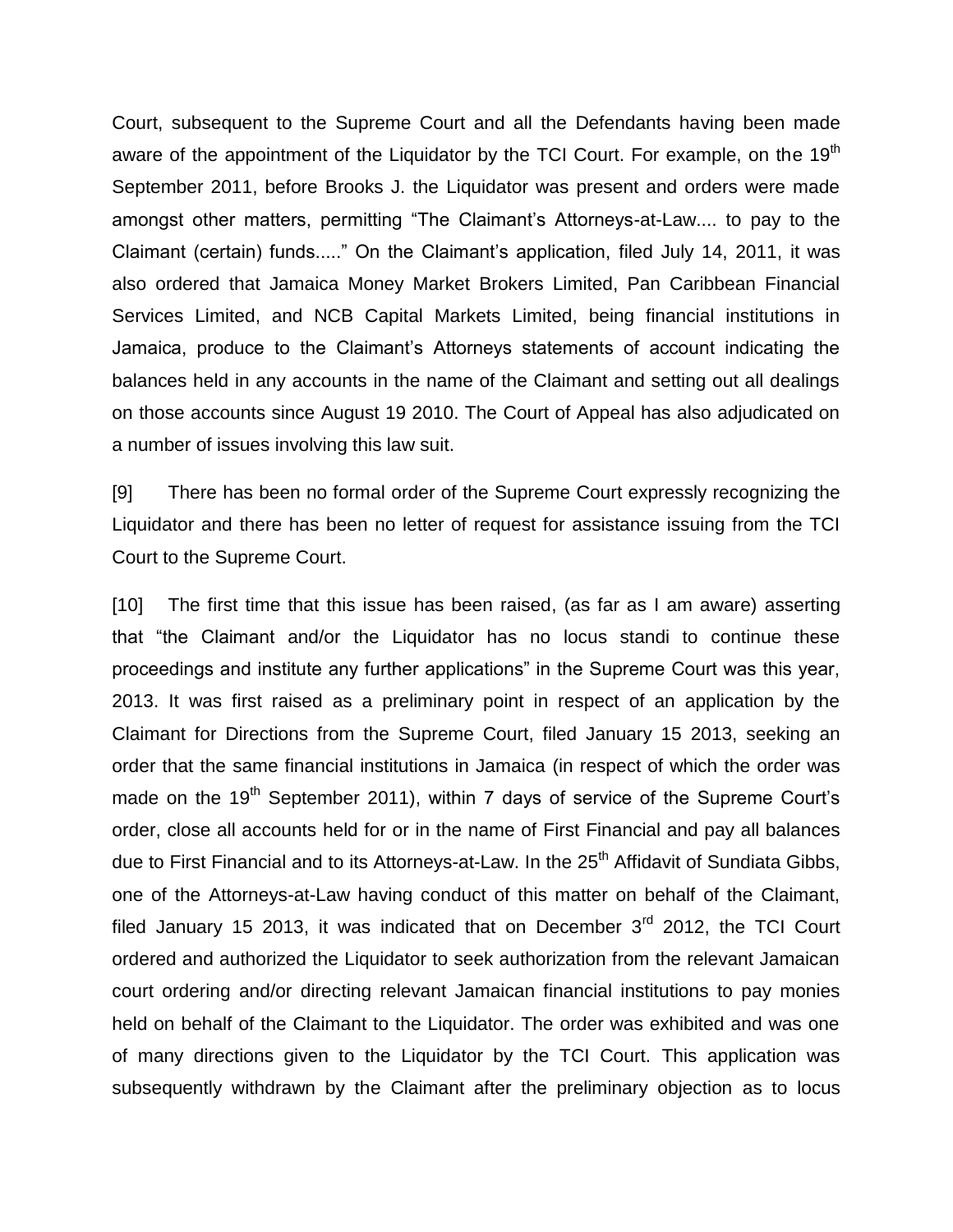standi was only part-heard. The basis put forward by the Claimant's Attorneys for withdrawing the application, and this is attested to in paragraph 15 of the Liquidator's Affidavit, filed on March 27 2013, was that the costs of the application if continued would significantly exceed the estimated costs for making the application and the total proceeds that would be recovered if the application was successful.

[11] The Defendants have now formally applied to the Supreme Court raising this very important and fundamental point about locus standi in relation to the entire proceedings. It is perhaps not accidental that the point first occurred to the Defendants' present Attorneys-at-Law, when the application filed January 15 2013 was made. This application, like the one dealt with on September 19 2011, was filed in these proceedings which are seeking relief against the Defendants, and served on them. This notwithstanding the fact that the relief claimed in the applications does not appear to directly relate to the Defendants, or any of them. I will return to this point later on in the course of this judgment.

[12] This hearing has been extremely complicated and numerous authorities have been cited to me emanating from all parts of the Commonwealth, dealing with intricate and far-reaching questions of private international law, insolvency and comity. There have been detailed written submissions on all sides. I am grateful to the Attorneys-at-Law for the clarity of their submissions and industry in researching the matter.

#### **THE DEFENDANTS' CASE**

[13] I will try to summarize the submissions made by the Defendants, as put forward by Lead Counsel for all of the Defendants, Mr. Douglas Leys Queen's Counsel.

[14] Reference was made to the judgment of Millet J. in **In re International Tin Council** [1987] 1Ch 419 where the effect of a winding up order and the duties of a liquidator are discussed. At page 446 A-H, the learned judge stated:

> **"The making of a winding up order divests the company of the beneficial ownership of its assets, which cease to be applicable for**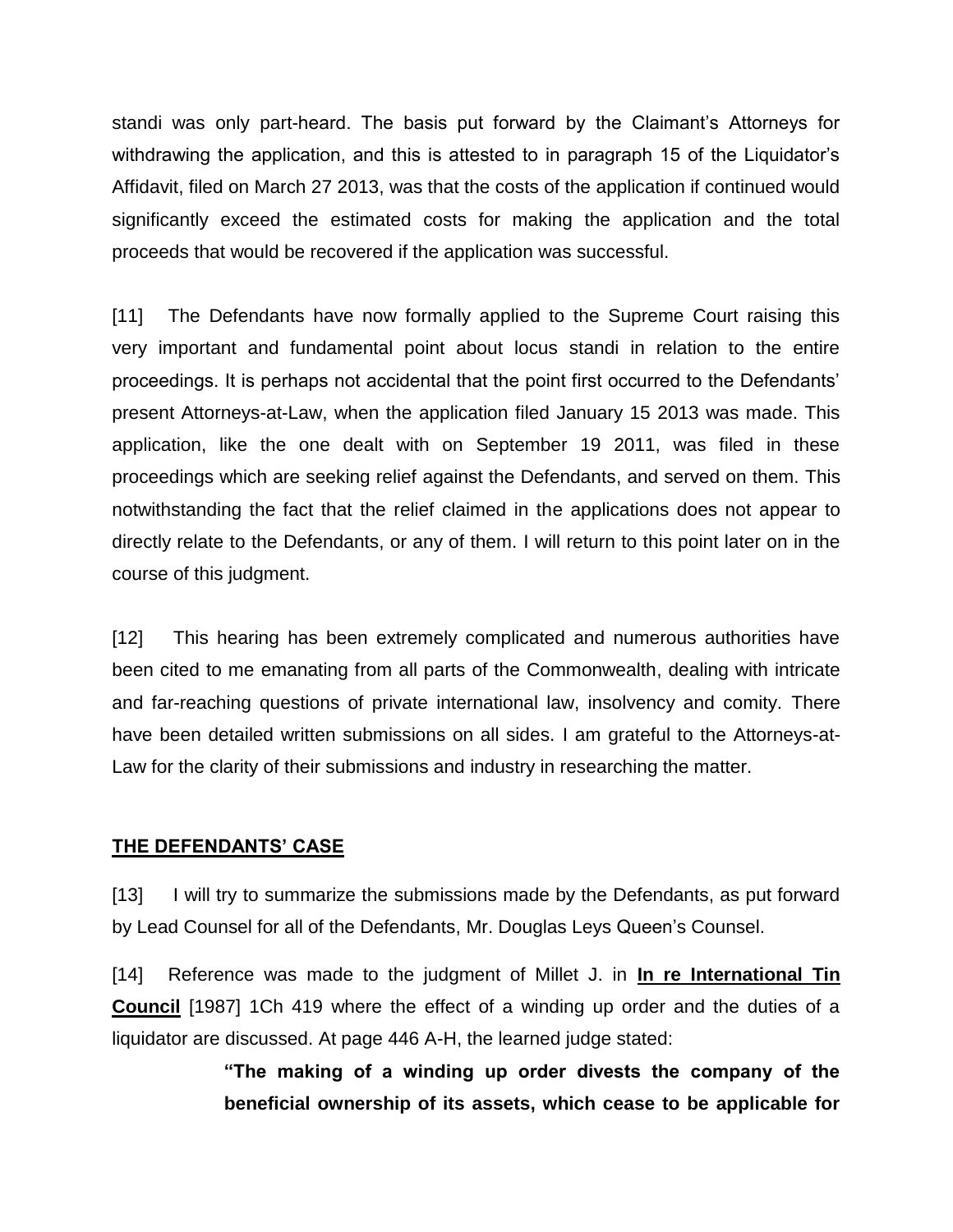**its own benefit. It brings into operation a statutory scheme for dealing with the assets for the benefit of the creditors and members. The custody and control of all the property of the company and the power to manage its affairs are taken from the persons entrusted with them by the company's constitution and entrusted instead to a liquidator, whose powers are limited to carrying on the company's activities for the purpose of winding up its affairs, and who acts under the ultimate direction of the court.**

**Any disposition of the property of the company and any alteration in the status of the company's members made after the presentation of the petition are void unless the court otherwise orders. Antecedent transactions of the company made before the presentation of the petition are liable to be set aside. All proceedings against the company are automatically stayed, as is the power of the creditors to enforce their remedies against the company. In performing his duties in a compulsory winding up, the liquidator acts as an officer of the court. One of his duties is to take into his custody or under his control all the property and choses in action to which the company is or appears to be entitled:...**

**......**

**Although a winding up in the country of incorporation will normally be given extra-territorial effect, a winding up elsewhere has only local operation. In the case of a foreign company, therefore, the fact that other countries, in accordance with their own rules of private international law, may not recognize our winding up order or the title of a liquidator appointed by our courts, necessarily imposes practical limitations on the consequences of the order. But in theory the effect of the order is worldwide."**

(Underlining emphasis mine)

[15] It was Mr. Leys' contention that the appointment of the Liquidator by the TCI Court means that it is the Liquidator that is now in control of the Claimant. There is no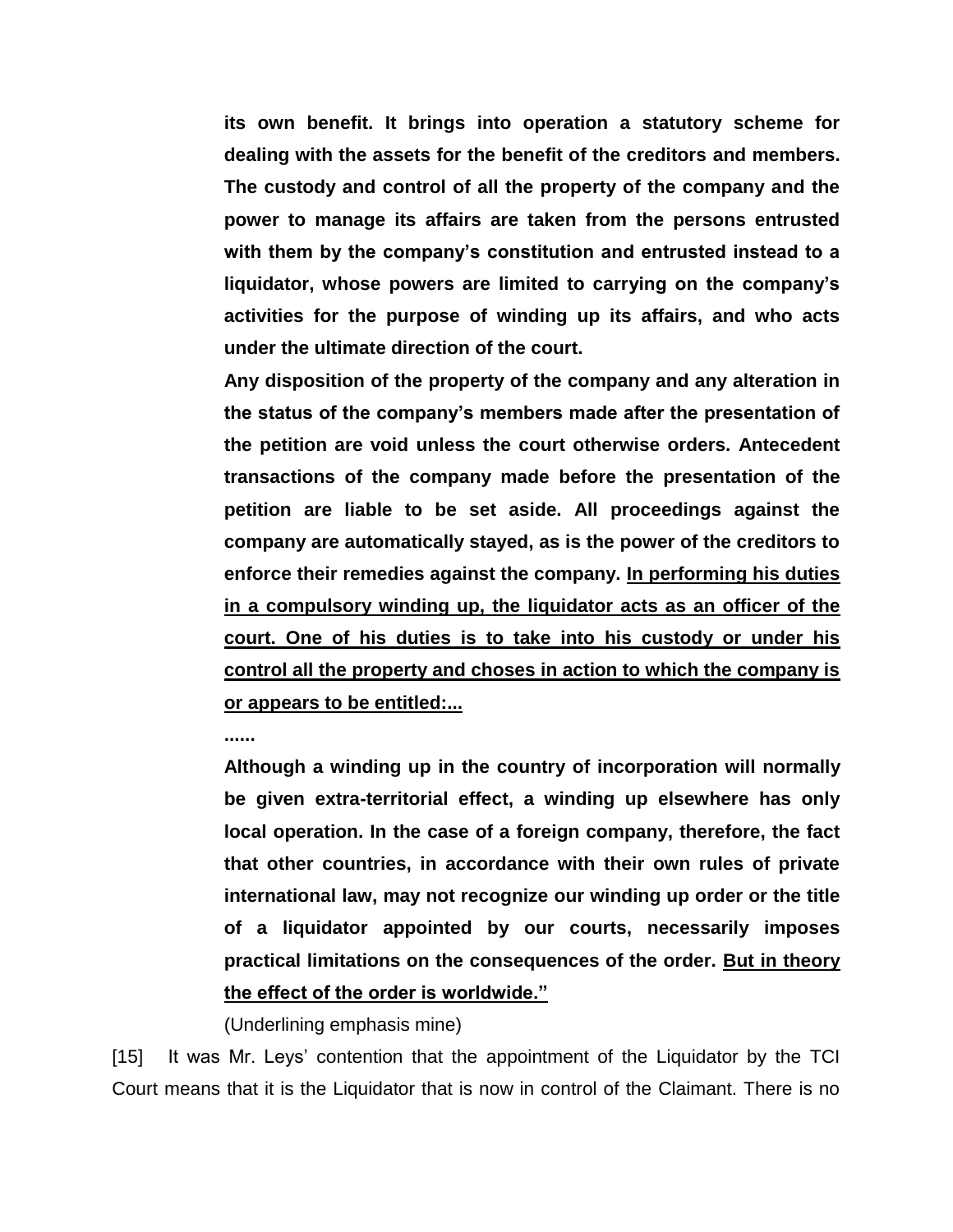one else but the Liquidator who can lawfully control its affairs. It is therefore the Liquidator who now controls the conduct of the litigation in this matter. The Liquidator controls the financing of the litigation and takes all decisions and gives all instructions as regards the future conduct of the litigation.

[16] It was submitted that the Liquidator cannot hide behind the Claimant or use the company's name as a shield from the jurisdiction of the court. Reliance was placed upon the decision in **Ho Wing On Christopher and others v. ECRC Land Pte Ltd (In Liquidation**, [2006] SGCA 25, a decision of the Court of Appeal of Singapore where, at paragraph 24 of the Lexis Reprint, it was stated:

> **" The strict adherence to the principle of the separate corporate personality of an insolvent company during a winding up is not necessarily in the public interest if it allows liquidators to hide behind an invisible shield to launch unmeritorious claims against defendants who ultimately emerge victorious but end up being the poorer for it."**

[17] Mr. Leys Q.C further submitted that the Companies Act of Jamaica governs the appointment and control of liquidators in this jurisdiction. That the Jamaican Courts only have jurisdiction over companies registered under the Companies Act and liquidators appointed under that Act. There is no statutory provision which empowers the court to appoint or recognize liquidators appointed by a foreign Court, such as the TCI Court.

[18] However, there is, learned Queen's Counsel submits, at common law, and under the inherent jurisdiction of the Court, a power conferred on the Court to recognize and empower a foreign liquidator to control the liquidation in a foreign country such as Jamaica. This includes the conduct of litigation proceedings. Reliance was placed upon the, if I may say so, comprehensive and illuminating unreported decision of Justice Ola Mae Edwards of the High Court of Anguilla in **Canadiana Limited (In Liquidation) et al** AL 2003 HC 11, May 28, 2003 and also the decision of the English Court of Appeal in **Hughes and Others v. Hanover Ruckversicherungs-Aktienesellschaft** [1997]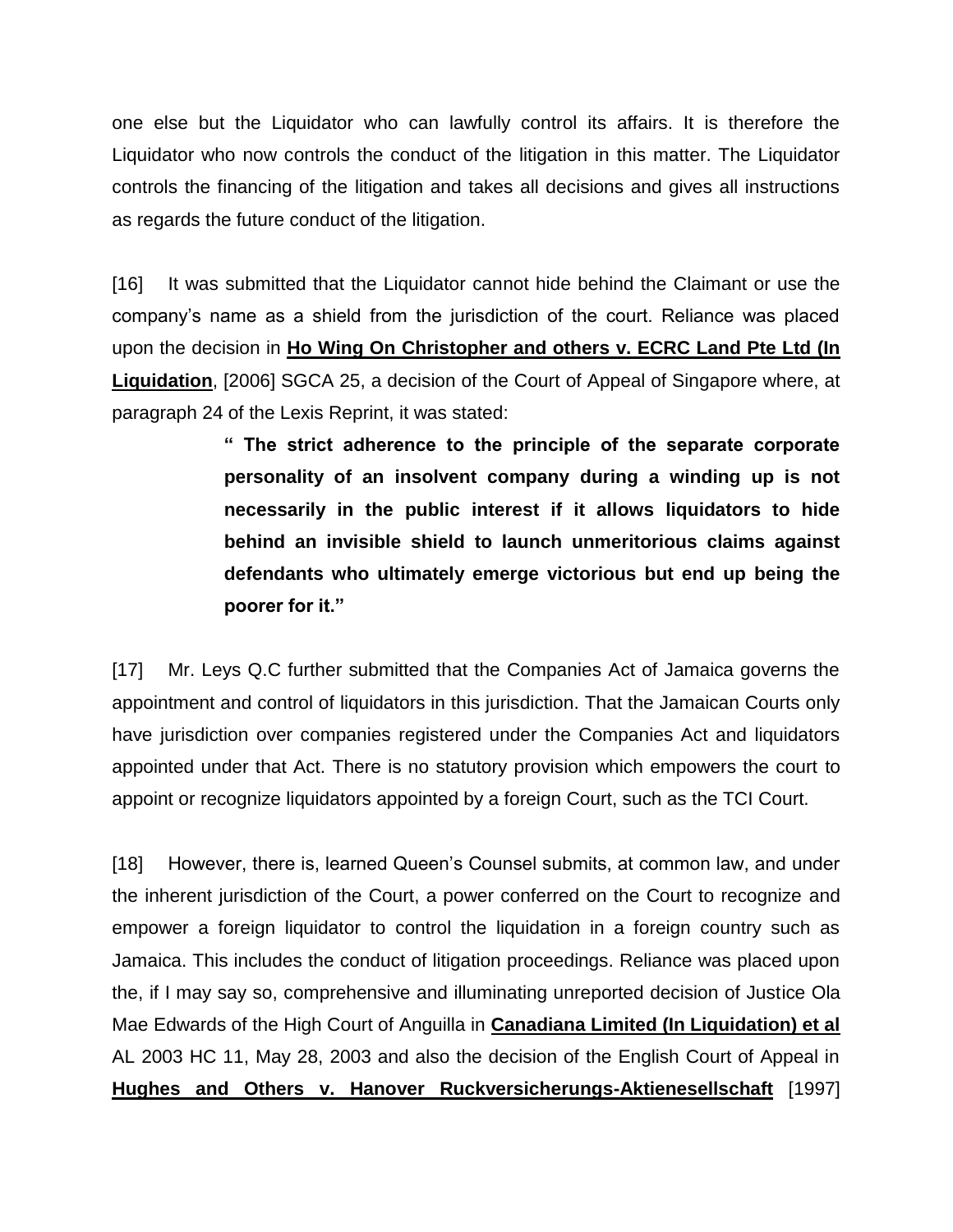B.C.C.921. The submission advances the proposition that these cases, and others cited, demonstrate that a foreign liquidator acting under a winding up order of a foreign court is not entitled as of right to exercise jurisdiction in the Requested State. Recognition must first be sought from the Requested State and that recognition is not automatic. The courts of the Requested State are vested with discretion.

[19] Learned Queen's Counsel submits that the Liquidator in her capacity as such has not produced any evidence that she has sought a specific order of recognition from the Supreme Court enabling her to act in this jurisdiction by invoking its inherent jurisdiction.

[20] The real crux of the Defendants' submissions is that at common law this application for recognition comes in the form of a request being made by the foreign court, the TCI Court to the Supreme Court. It was argued that this request comes as a letter of request, and is a matter of judicial comity, born of the mutual respect both courts have for each other's jurisdictional competence and territorial limits. It was submitted that any request for assistance by the Liquidator cannot come directly from the liquidator. The request must come directly from the TCI Court to the Supreme Court. The Affidavit of Mr. Oliver Smith, an Attorney-at-Law with the firm Stanfielde Greene who are on the record for Mr. Howell in the TCI liquidation proceedings, sworn on the 21<sup>st</sup> March 2013, and filed on behalf of Mr. Howell, indicates that the Registry of the TCI Court has confirmed that no letter of request has been issued.

[21] In their written submissions, the Defendants' Counsel submit that "The letter of request is the 'trigger', which empowers the Jamaican Supreme Court to an enlarged jurisdiction and to control the actions of the Liquidator in this jurisdiction and ultimately the actions of the Claimant in the conduct of the litigation. Without that request, the Jamaican Supreme Court is impotent and cannot assist the TCI Court in the Liquidation. The letter of request would spell out with specificity what the Requesting Court wishes the Requested Court to do. This is not something that the Requested Court can do of its own motion."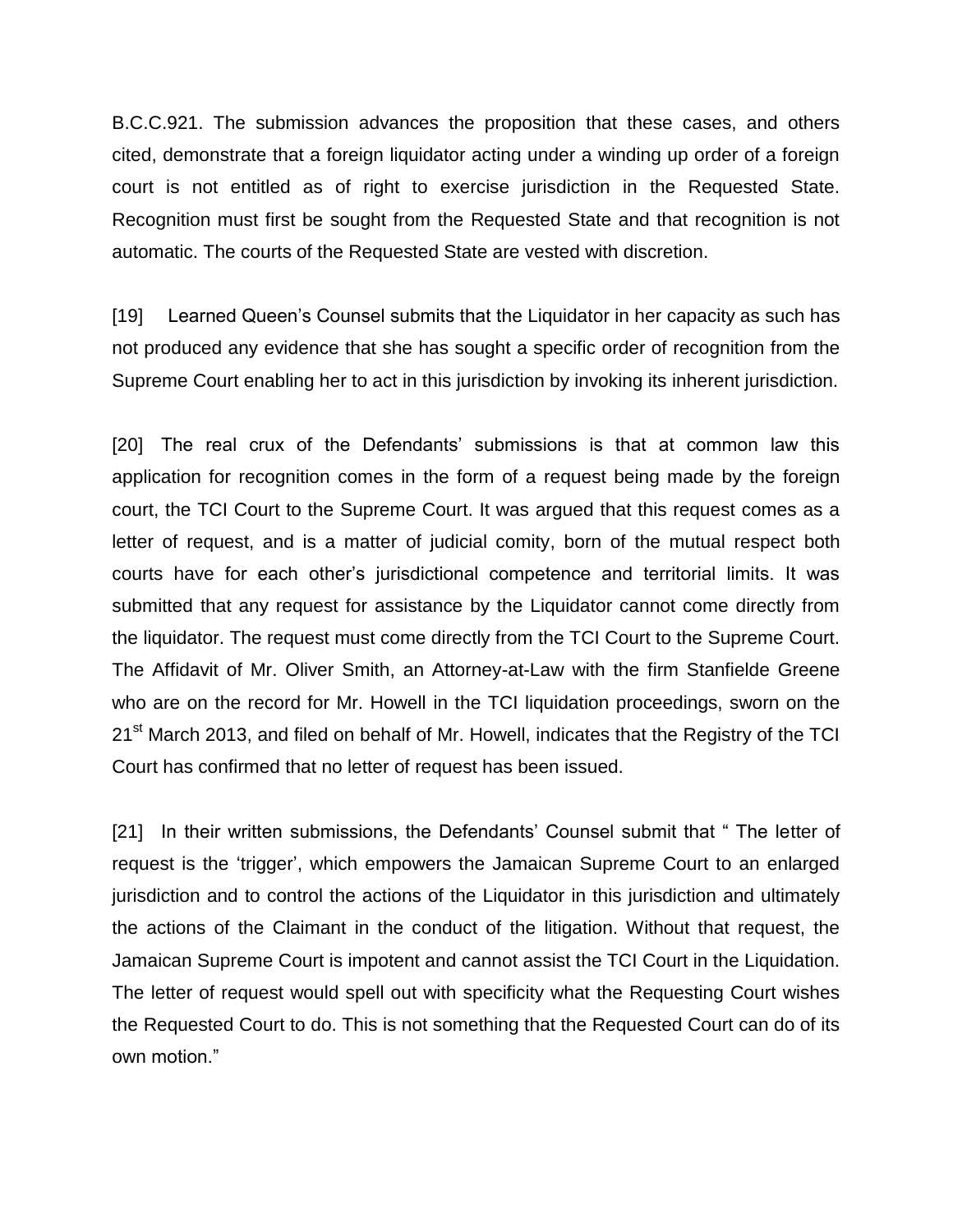[22] Heavy reliance was placed on the work of Dicey and Morris on **The Conflict of**  Laws, 13<sup>th</sup> Edition, paragraphs 30-097-100. It was submitted that the practice at common law is that a letter of request is done and that this practice was confirmed in decisions of the Judicial Committee of the Privy Council in **Al Sabah v. Grupo Toras S.A.** [2005] LRC 771, and **Cambridge Gas Transport Corp. v. The Official Committee of Unsecured Creditors (of Navigator Holdings plc and others)** [2006] UKPC 26 and on the House of Lords decision in **McGrath v. Riddell** [2008] 3 All E.R. 869. In oral submissions, Mr. Leys sought to clarify that he was not saying that the common law required a letter of request, but that the established practice is that there must be a letter of request moving from court to court.

[23] The passage in Dicey and Morris, which the Defendants rely upon states as follows:

#### **"30-097-Judicial assistance.....**

**30-100- ...the duty under section 426 applies only as between courts and, before the English Court can act it must have received a request from the foreign court so to act. Thus a foreign liquidator cannot invoke the assistance of the English court directly: it will be necessary to approach a relevant foreign court which must issue the request...."**

[24] Counsel concluded the submissions on this aspect of the matter by contending that the principles upon which recognition is granted are well set out and codified in the case of **Canadiana Ltd. (In Liquidation)**. Reference was made to a number of paragraphs of the judgment, including paragraph 80, where the principles governing the exercise of the court's jurisdiction in proceedings such as the one before her, were set out by Edwards J. At paragraph 80F, the learned judge stated that **"The existence of a letter of request is a weighty matter to be taken into account, but it cannot outweigh all other facts"**. The Defendants indicated that they also rely on the authorities referred to in that case in respect of recognition of foreign liquidators at common law.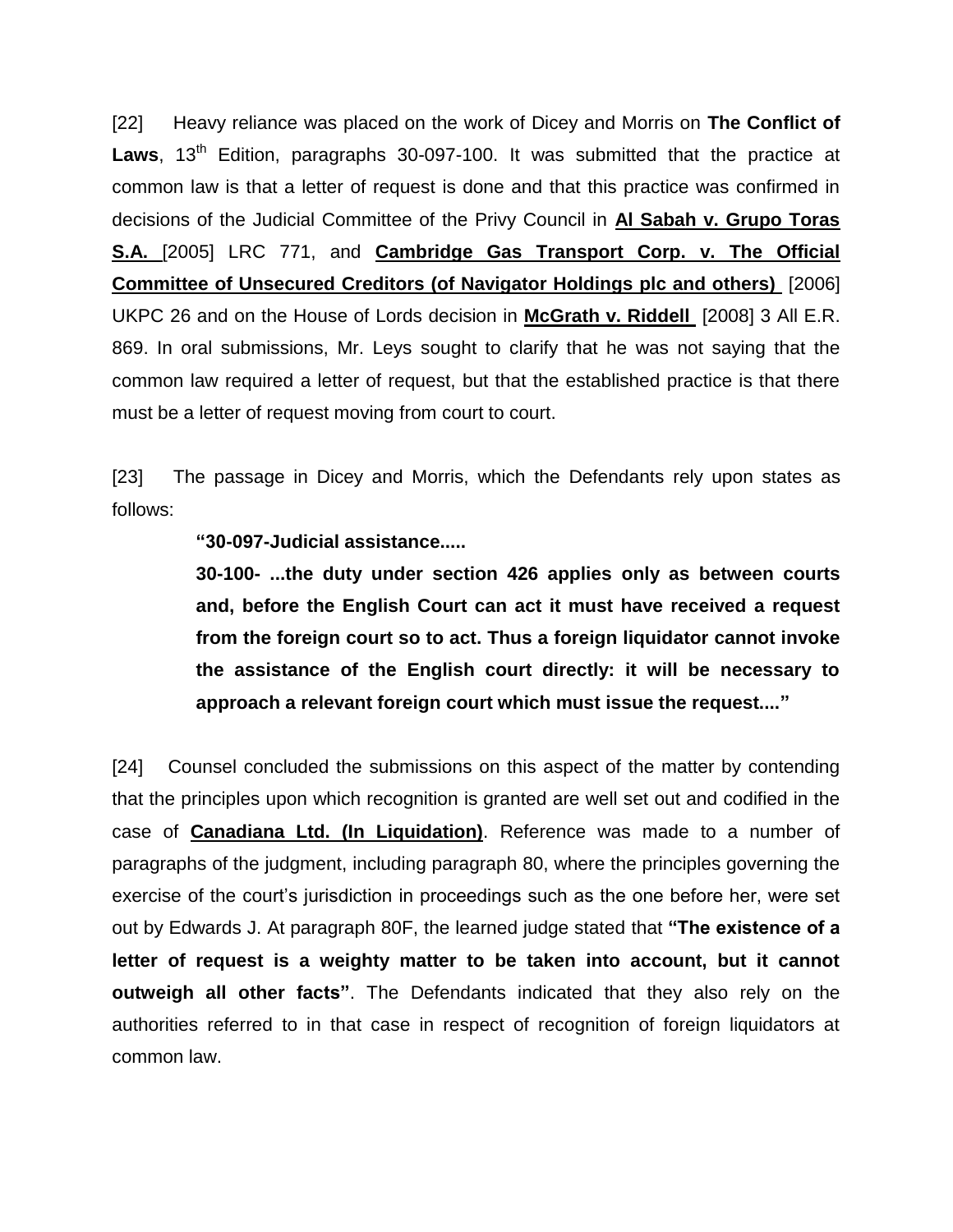#### **THE CLAIMANT'S CASE**

[25] It was argued that the Defendants' applications are based on a contention that the Jamaican Court has not recognised the Liquidator's status as liquidator in this jurisdiction. Mr. Michael Hylton Q.C., lead Counsel for the Claimant, submitted that the premise upon which the Defendants have made their applications is misconceived. He submitted that these applications must fail for the simple reason that these proceedings are not insolvency proceedings.

[26] Learned Queen's Counsel submitted that these proceedings are not part of, or incidental to the winding up proceedings being undertaken in the TCI Court. The winding up commenced after these proceedings and does not affect the substantive issues between the Claimant and the Defendants in these proceedings.

[27] The Liquidator has not sought, and it was submitted, does not require the assistance of the Supreme Court to continue this claim. The relief sought does not relate to the Liquidator or the liquidation in any way and the Liquidator does not seek any relief or orders *qua* liquidator. Further, the submission continues, in fact, her only role in these proceedings is that she is effectively, the only person authorised to give instructions on the Claimant's behalf. She is in the same position as the unidentified directors of the corporate Defendants. No issue can arise as to their status in these proceedings, Mr. Hylton submits, because they have none and have not claimed to have any.

[28] Counsel submitted that a number of the cases cited by Counsel for the Defendants in support of the submission that the Liquidator requires the assistance of the Supreme Court were situations where the liquidator sought to assert his or her powers as liquidator. Such situations, it was submitted, are to be distinguished from a situation where it is the company that is asserting its rights. (Counsel's emphasis).

[29] Reliance was placed upon **Halsbury's Laws of England**, Volume 19 (2011) 5<sup>th</sup> Edition, paragraph 782 as explaining the difference. This authority was relied upon for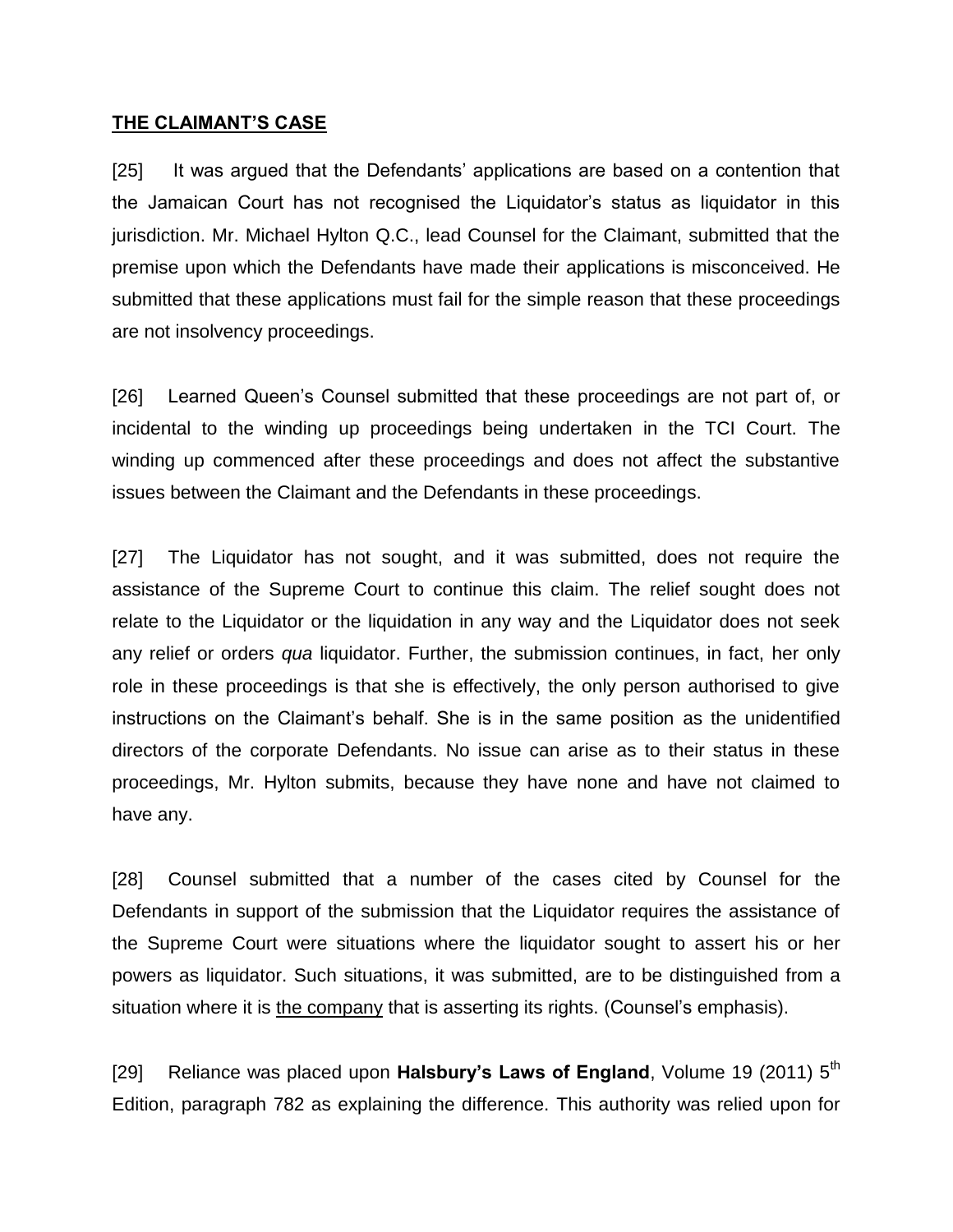the proposition that in cases not involving a winding up or insolvency proceedings, the English Courts have a common law jurisdiction to recognise a person empowered under foreign insolvency law to act on behalf of a company over which a foreign court has jurisdiction, and actively to assist that person.

[30] In those cases, it was submitted that no letter of request is necessary. The only issue is whether the liquidator is in fact empowered to speak for the company, which is based upon the law of its place of incorporation. Reliance was placed upon **Atkin's Court Forms, Volume 9(2),(3),(4), paragraph 153** as well as on **Halsbury's Laws of England, Volume 19, paragraph 763.**

[31] The Claimant's Counsel also submits that the passage in Dicey and Morris on **The Conflict of Laws** relied upon by the Defendants specifically is worded as it is because of the mandatory language of section 426 of the English Insolvency Act there under discussion and under which the English court can act with enlarged powers. It was submitted that therefore, even where proceedings are in fact insolvency proceedings, the letter of request is not a requirement at common law. Mr. Hylton submitted that the **Canadiana Ltd. (In Liquidation)** decision, at paragraph 80F, and paragraphs 38-43 support the submission that the letter of request is not a requirement at common law.

[32] The Claimants submit that the Liquidator is empowered by the winding up order made by the TCI Court. Further, that it is the Law of TCI, the place of incorporation, that determines who is authorised to continue this litigation on behalf of the Claimant. It was submitted that in any event, a determination of the authority of the Claimant or the Liquidator to continue these proceedings involves an inquiry into the capacity of either or both of them to do so. It was submitted that their capacities are not in dispute. The Defendants have already recognized that the Liquidator is the lawfully appointed Liquidator of the Claimant. Also, it is evident from the winding up order that the Claimant has not been dissolved and continues to be a legal entity.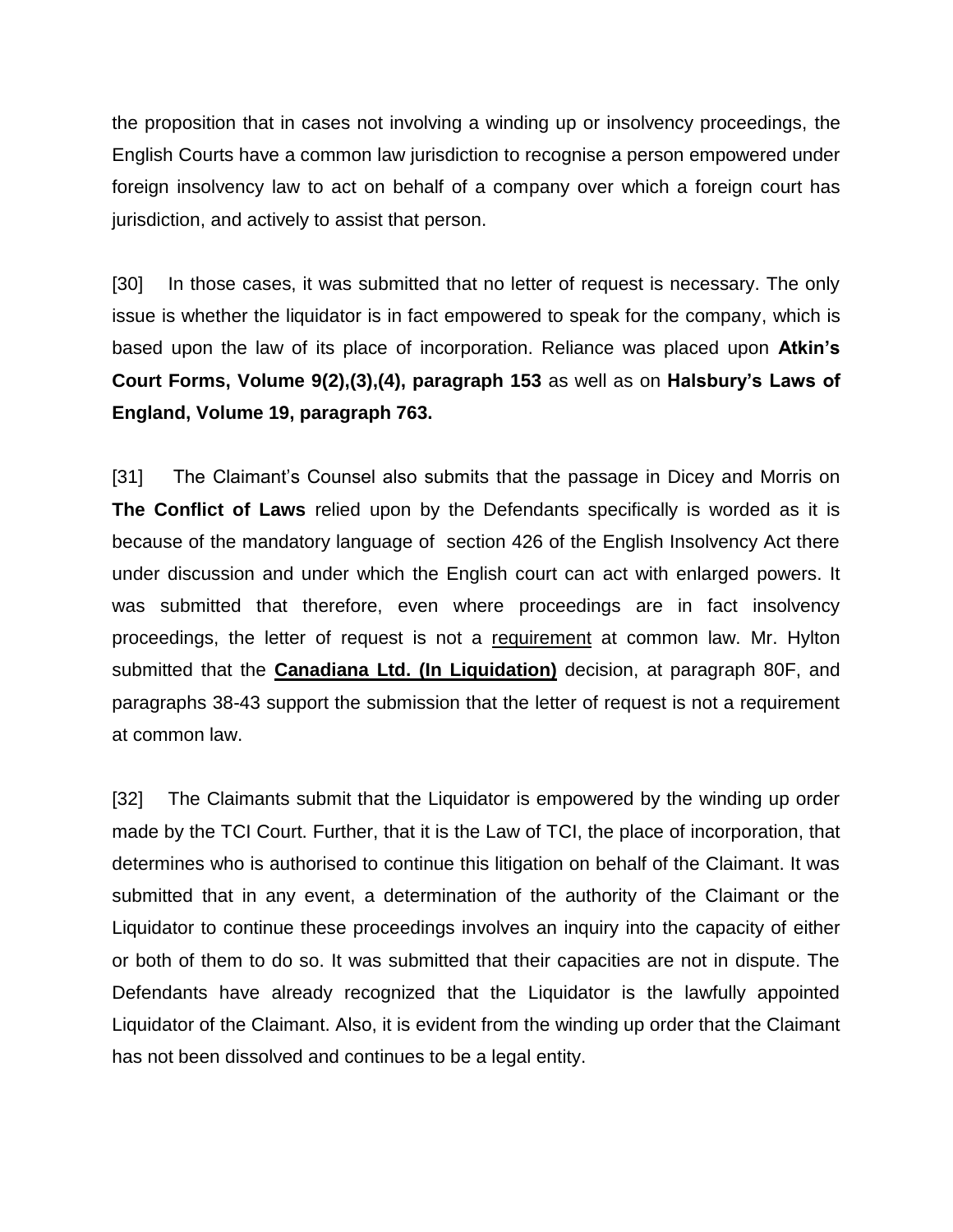[33] Furthermore, it was argued that that the orders made by the Supreme Court and by the Court of Appeal referred to in paragraphs 7 and 8 of Mr. Howell's Affidavit were made with the full knowledge of the courts and the Defendants that the Liquidator had been appointed.

[34] Learned Queen's Counsel submitted that in the circumstances, the Claimant and the Liquidator have the capacity and authority to continue these proceedings.

# **RESOLUTION OF THE ISSUES**

[35] In my judgment, it is important to grasp what is the precise nature of the proceedings involved in this lawsuit. In the course of earlier submissions in respect of the abandoned application, Mr. Leys Q.C., with admirable industry and candour, having referred to and relied upon the decision of the Judicial Committee of the Privy Council in the **Cambridge Gas** decision, advised me that he had come across the recent House of Lord's decision in **Rubin v. Eurofinance S.A. & others** [2013] 1 All E.R. (Comm) 513 in which **Cambridge Gas** had been disapproved. In my judgment, what was disapproved of is the Privy Council's election to treat a default judgment obtained in foreign insolvency proceedings in a different way from any other foreign in personam judgment for the purposes of recognition at common law. In **Rubin,** which was a decision by a majority, in relation to the juridical nature of insolvency proceedings as opposed to other types of proceedings, there was no express disapproval of Lord Hoffman's description of these differences or the principle of modified universalism in relation to insolvency proceedings. Indeed, Lord Collins, who was Lord Hoffman's main critic, at paragraph 92 described Lord Hoffman's contributions in **Cambridge Gas** and in **Re HIH Casualty and General Insurance Limited**[2008] 3 All E.R. 869, ( both cited by, and relied upon, by all the parties herein), as being a "brilliantly expressed Opinion" and "equally brilliant speech" respectively.

[36] Bearing all of the foregoing in mind, and the fact that **Cambridge Gas** is a decision of the highest court in our judicial system, I intend to refer to and rely upon the uncontroversial aspects of Lord Hoffman's speech, which in any event appears, in my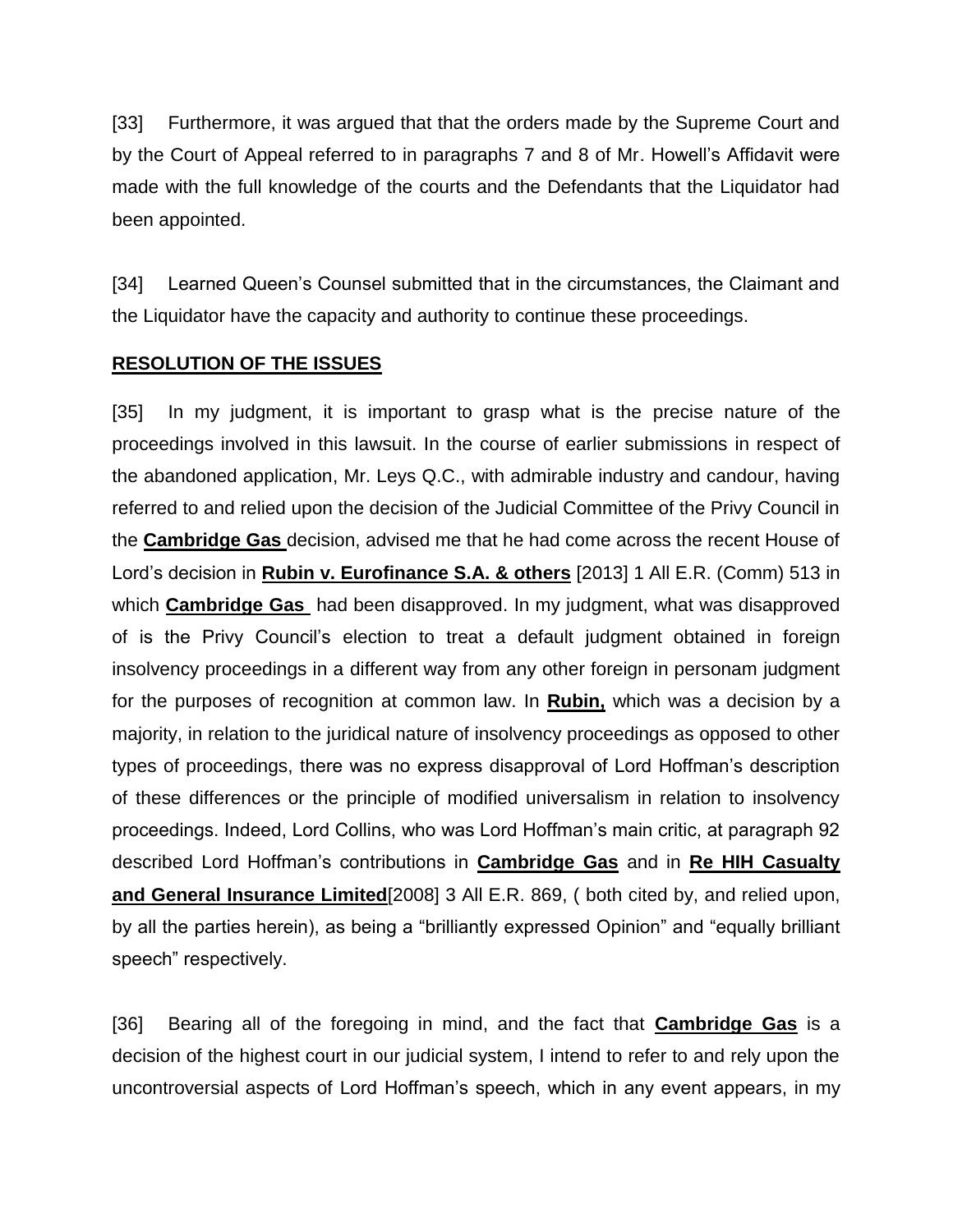humble view, logical and extremely helpful. Indeed, one English Commentator, and author of an interesting article entitled "Keep Calm and Don't Submit-the Supreme Court Has Its Say On Recognition of Foreign Insolvency proceedings", Craig Montgomery, published by Sweet & Maxwell, [2013] Volume 26, **Insolvency Intelligence** , Issue 2, page 29, discusses **Rubin** and **Cambridge Gas** . He has expressed the view that it will be interesting to see what happens in respect of two countries where final appeal lies to the Privy Council and where certain matters had been adjourned pending the English Supreme Court's decision in **Rubin** . The author felt it would be of interest to see whether they prefer to follow "Lord Collins' approach in *Rubin* or the more liberal approach of the Privy Council." As is typical of Lord Hoffman's judgments, he expresses basic and fundamental principles of the law with great clarity, purity and simplicity.

[37] At paragraphs 13, 14 and 15 of the judgment in **Cambridge Gas** , Lord Hoffman stated the following:

> **"[13].... Judgments in rem and in personam are judicial determinations of the existence of rights: in the one case, rights over property and in the other, rights against a person. When a judgment in rem or in personam is recognised by a foreign court, it is accepted as establishing the right which it purports to have determined, without further inquiry into the grounds upon which it did so. The judgment itself is treated as the source of the right.**

> **[14] The purpose of bankruptcy proceedings, on the other hand, is not to determine or establish the existence of rights, but to provide a mechanism of collective execution against the property of the debtor by creditors whose rights are admitted or established.....**

> **[15]....The important point is that bankruptcy, whether personal or corporate, is a collective proceeding to enforce rights and not to establish them. Of course, as Brightman L.J pointed out in** *Re Lines Bros Ltd* **[1982] 2 All E.R 183 at 194-195,[1983] Ch 1 at 20, it may incidentally be necessary in the course of bankruptcy proceedings to establish rights which are challenged; proofs of debts may be**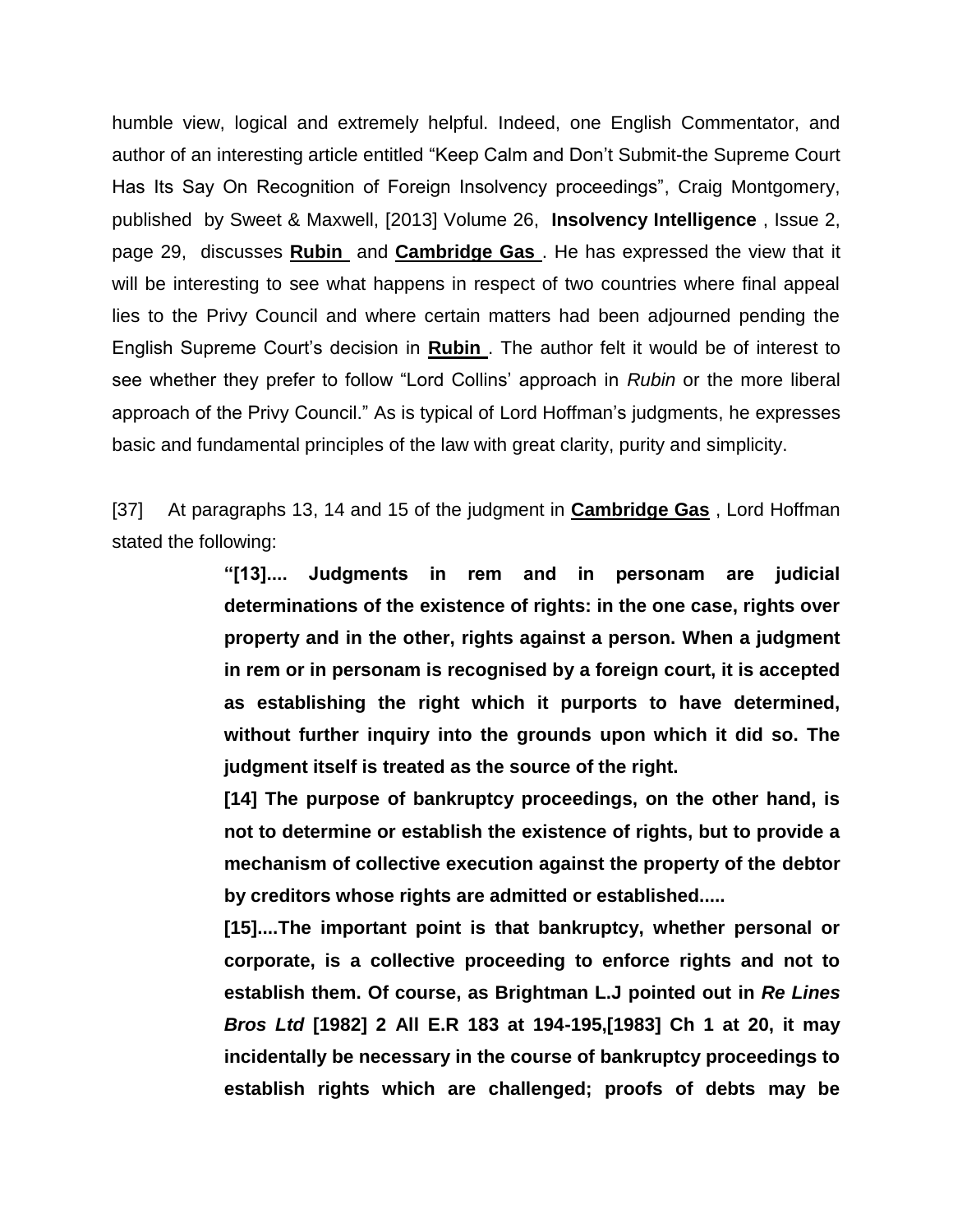**rejected or there may be a dispute over whether or not a particular item of property belonged to the debtor and is available for distribution. There are procedures by which these questions may be tried summarily within the bankruptcy proceedings or directed to be determined by ordinary action. But these again are incidental procedural matters and not central to the purpose of the proceedings."** 

[38] There are a number of features of the instant case that in my judgment clearly demonstrate that they are not insolvency proceedings. Firstly, these proceedings were started prior to First Financial going into liquidation. Indeed, they were commenced in August 2010 and the Winding Up Order was not made until May 2011.The purpose of the instant proceedings between the Claimant and the Defendants is to obtain a judicial determination of the existence of rights as between the company First Financial and the Defendants. In my judgment, it makes no difference that the Claim was amended and signed by the Liquidator. The amendments were not major and did not import any changes such as to alter the causes of action or the nature of the claim being one for the determination of rights as between the company First Financial and the Defendants. These are not insolvency proceedings, as described so lucidly by Lord Hoffman, where the purpose is to provide a mechanism of collective execution or collective proceeding to enforce rights. In fact, this is a classic example of the type of situation where the alleged rights of the company First Financial and entitlement to damages for breach of fiduciary duty, breach of contract or for fraud, have to be left to be determined by ordinary action.

[39] Indeed, the 3rd Defendant First Financial Caribbean Jamaica Limited has made a substantial Counterclaim against the Company First Financial. That claim is aimed at the company as a corporate entity, and has nothing to do with the Liquidator in her capacity as liquidator per se. Further, it is not a claim in the winding up proceedings and is not in the nature of insolvency proceedings. It is the Liquidator that will have to conduct the defence of First Financial and the proceedings arising on the Counterclaim, on behalf of First Financial, because it is the Liquidator who is the one charged with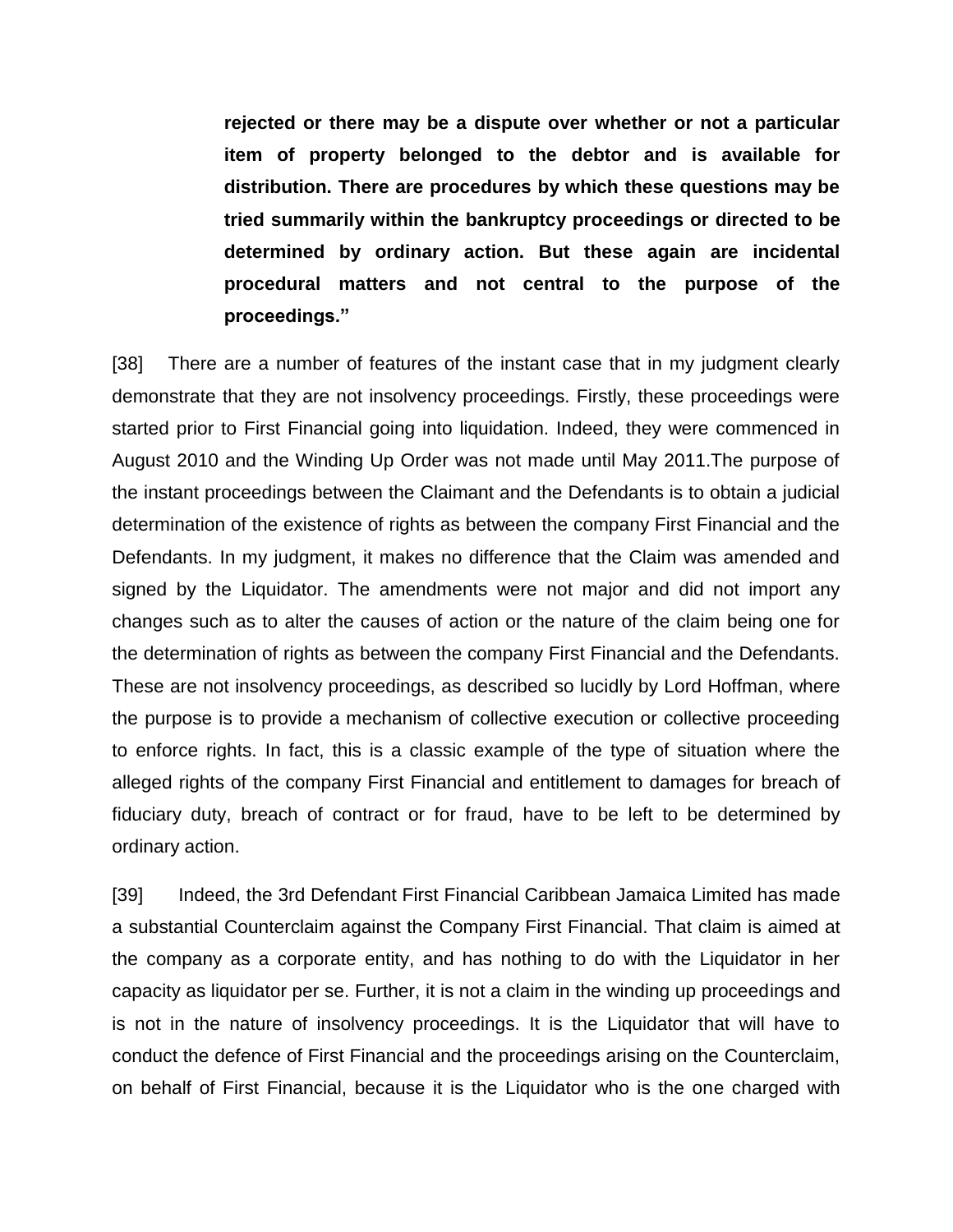managing the affairs of the Company and with conducting litigation on its behalf. That would appear to be a claim that the 3<sup>rd</sup> Defendant wishes the Court to determine without more.

[40] The passage from Dicey and Morris on the **Conflict of Laws** is addressed to insolvency proceedings and has no relevance whatsoever to the proceedings between the Claimant and the Defendants. However, in any event, the passage extracted on behalf of the Defendants cannot be taken as representing the common law situation or indeed, the practice at common law because it is specifically related to the mandatory language of section 426 of the English Insolvency Act. That legislation has no applicability to Jamaica and we do not have any statutory equivalent. Further, what is in the English section does not represent the position at common law, in England or in Jamaica. This can be readily seen by reading the paragraphs of Dicey carefully. Indeed, the authors start out by citing sub-sections 426(4) and (5) of the English Act, which state:

> **"(4) The courts having jurisdiction in relation to insolvency law in any part of the United Kingdom shall assist the courts having the corresponding jurisdiction in any other part of the United Kingdom or any relevant country or territory.**

> **(5) For the purposes of sub-section(4) a request made to a court in any part of the United Kingdom by a court in any other part of the United Kingdom or in a relevant country or territory is authority for the court to which the request is made to apply, in relation to any matters specified in the request, the insolvency law which is applicable by either court in relation to comparable matters falling within its jurisdiction.**

(My emphasis)

[41] The passage in Dicey and Morris referred to in paragraph 23 of this judgment, occurs after the above sub-paragraphs of the English section were set out, and after the authors point out that the mandatory language in subsection (4) imposes an obligation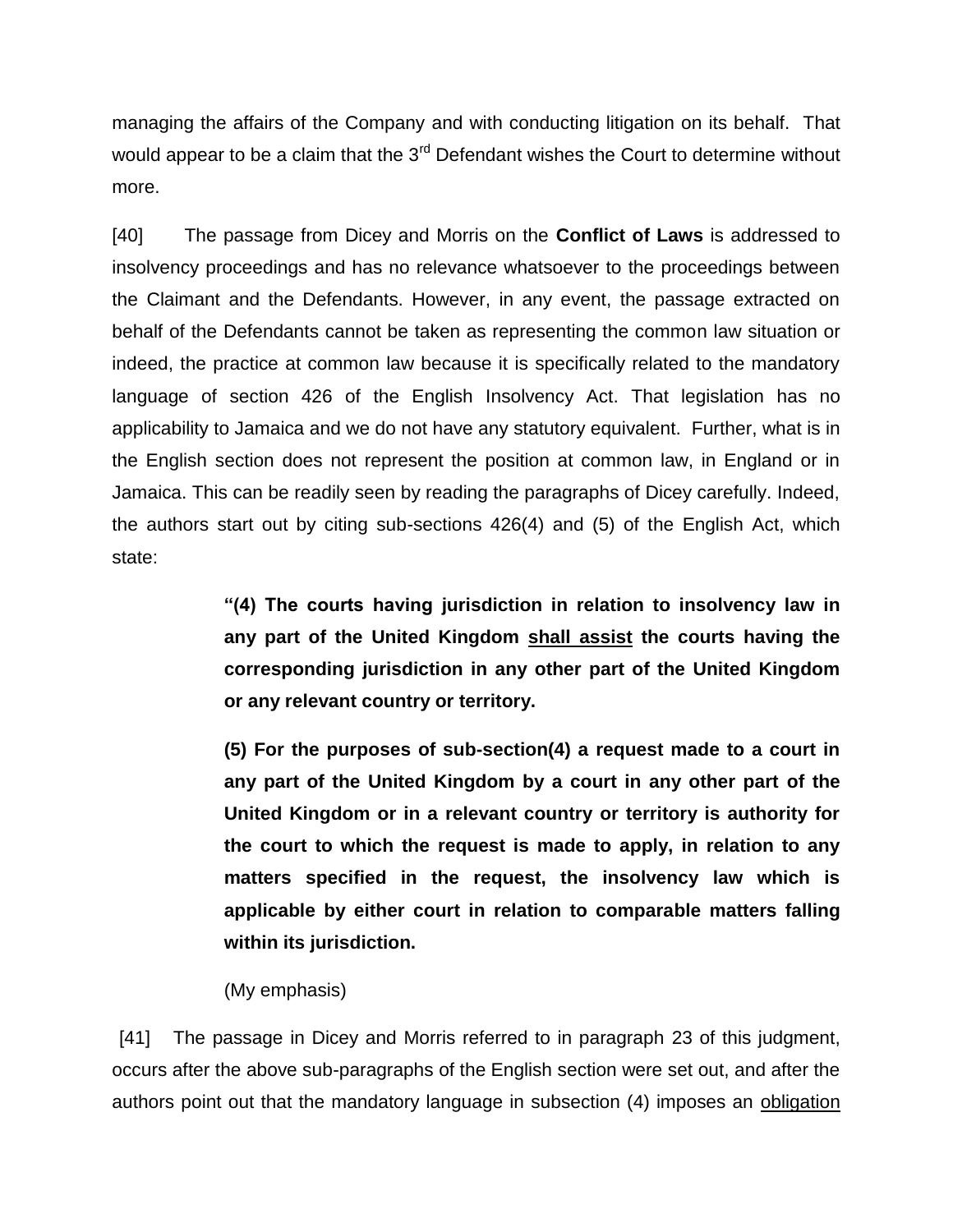on the English court to provide assistance to "relevant countries or territories" under the Act. They state:

> **"Although section 426 appears to impose an obligation to provide assistance, in international situations, the obligation only extends to a relevant country or territory."**

[42] The authors then state that the obligation to assist only arises after the English court receives a request from the foreign court. I agree with Counsel for the Claimant that that is the context in which the passage upon which the Defendants rely begins with the words **"the duty of assistance under section 426 applies only as between courts."**

[43] Thus, whilst the discussion in the Dicey and Morris suggests that under section 426, a request from a foreign court in a relevant country is the "trigger" that allows the English Court to exercise the enlarged powers granted by that section, the request or letter of request is not a necessary requirement, and hence is not the trigger, for the exercise of the court's inherent jurisdiction.

[44] Section 426 allows the English courts, on satisfaction of the necessary criteria, to exercise an enlarged jurisdiction. Indeed, in the **Cambridge Gas** decision, the Privy Council expressed doubt whether at common law the assistance that could be given by the local court could take the form of applying provisions of the foreign domestic law not a part of the domestic system.

[45] The fact that the learned authors comments in paragraph 30-100 cited by Counsel for the Defendants, is specific to the section 426 powers, and not to the common law, is made even clearer when one looks at one of the preceding paragraphs, paragraph 30-097:

> **"JUDICIAL ASSISTANCE- A prominent and distinct feature of the private international law of insolvency has been the development of procedures whereby English courts have a discretion to provide assistance in aid of foreign proceedings. Although** (t)**here were no**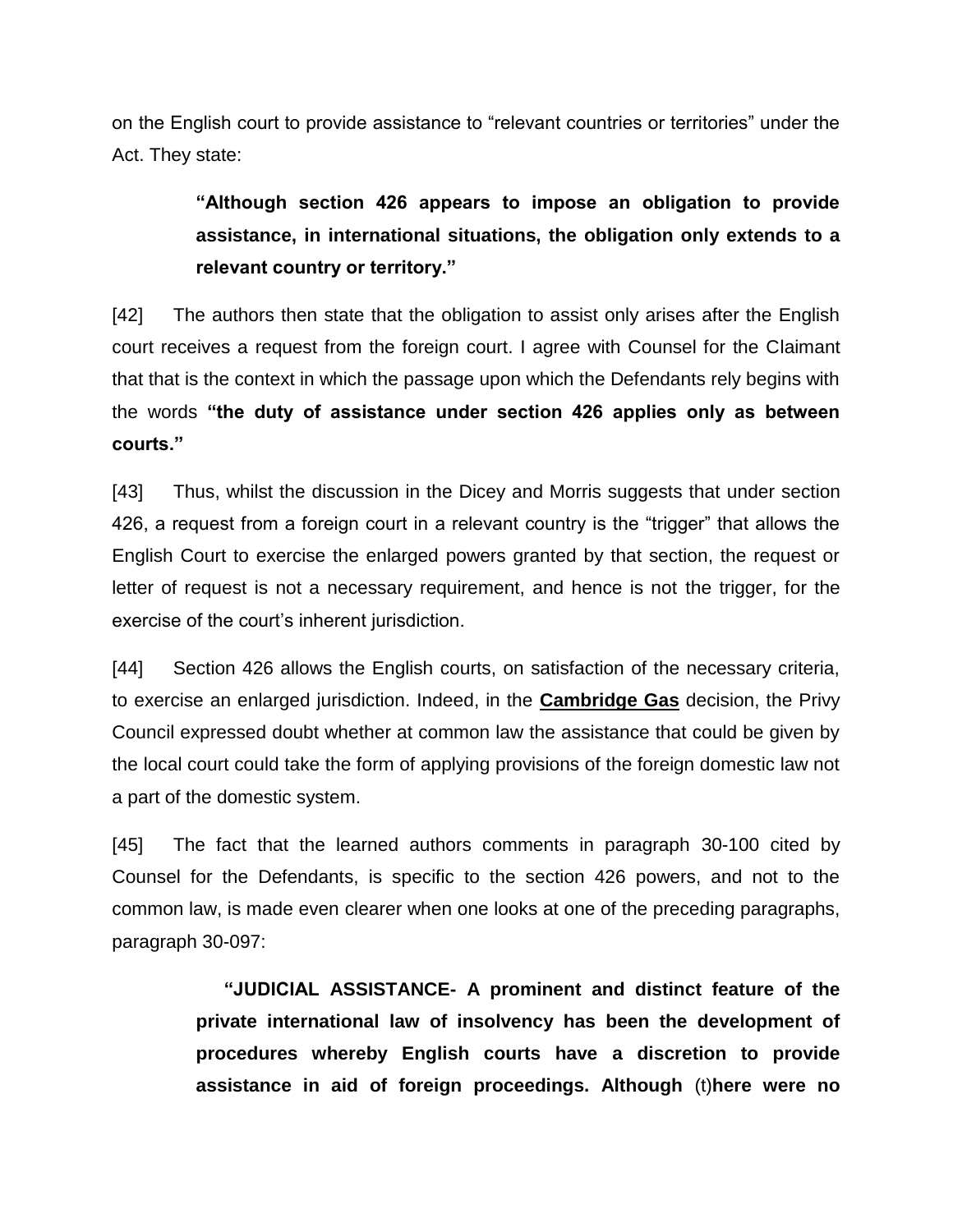**statutory procedures in the context of corporate insolvencies until the Insolvency Act 1986, it was clear that the principle of co-operation was recognised at common law. The statutory regime is to be found in the Insolvency Act 1986, section 426, though there is no reason to doubt that the existence of this section does not prejudice the continued operation of the common law."**

(Underlining emphasis mine)

[46] A footnote to paragraph 30-097 refers to the fact that provision for co-operation in the field of individual insolvency was to be found in the now repealed section 122 of the English Bankruptcy Act. 1914. It should be noted that in Jamaica, we do have statutory provision for co-operation in the field of individual insolvency in section 160 of our Bankruptcy Act. However, it would appear that the provisions in section 160 do not have any extra-territorial effect. In other words, the provisions operate within "the domestic context of Jamaica"- This section's predecessor was so referred to in the Privy Council 's decision in the Caymanian case of **Al Sabah v. Grupo Torras S.A.**

[47] Section 160 of our Bankruptcy Act provides as follows:

# **"160. Enforcement of warrants and orders of Courts**

**All the Courts in bankruptcy and the officers of such Courts, shall act in aid of and shall be auxiliary to each other in all matters of bankruptcy and any order of any one Court in a proceeding in bankruptcy may, on application to another Court, be made an order of such other Court, and may be carried into effect accordingly. And an order of any Court in bankruptcy seeking aid, together with a request to another of the said Courts, shall be deemed sufficient to enable the latter Court to exercise in regard to the matters directed by such order, the like jurisdiction which the Court which made the request, as well as the Court to which the request is made, could exercise in regard to similar matters within their respective jurisdictions."**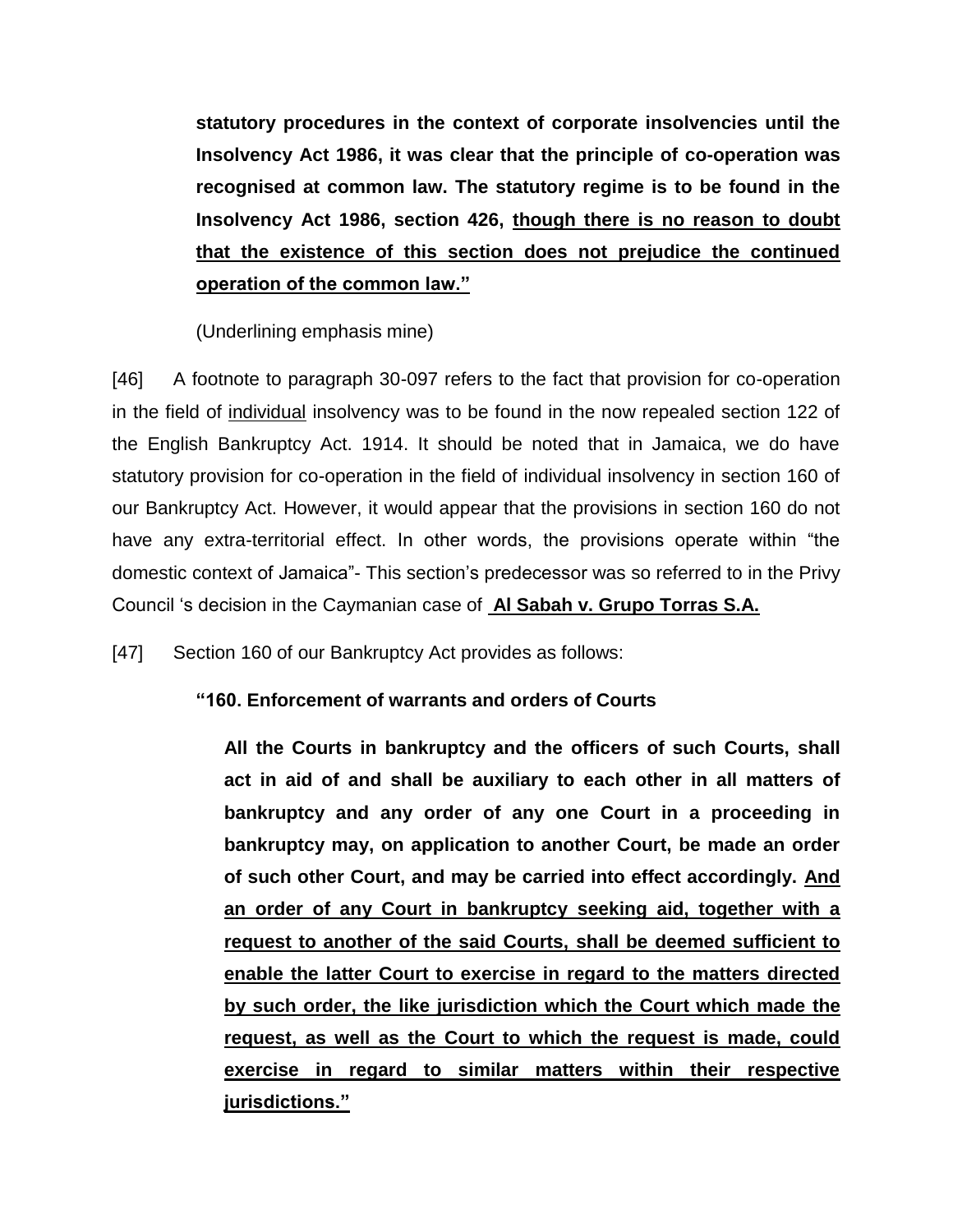(Underlining emphasis mine)

[48] In **Al Sabah**, at paragraphs 17 and 26 Lord Hoffman discussed the fact that the provision's predecessor, section 64, was not extra-territorial in effect. At paragraph 17, it was stated:

> **"17. These provisions do not in terms have any extraterritorial effect. Bankruptcy law was administered in Jamaica by several district courts whose jurisdiction was based on the residence or place of business of the debtor, with an appeal to the Supreme Court....**

> **....changes made by ss. 3-11 of the Jamaican Bankruptcy Law 1880,...established the High Court of Justice as the Chief Court of Bankruptcy, and gave limited jurisdiction.... to the Resident Magistrates' Courts, with an appeal (in either case) to the Court of Appeal."**

[49] **Al Sabah** was a case in which the Trustee in Bankruptcy appointed in the Bahamas required the exercise in Cayman of all the statutory powers accorded to a Trustee in Bankruptcy in the jurisdiction of Cayman. A letter of request was issued from the Bahamian Grand Court to the Grand Court of the Cayman Islands. It was an example of a case in which the Trustee in Bankruptcy was seeking to assert rights as Trustee. Other than involving the question of individual insolvency, i.e. bankruptcy, the facts in **Al Sabah** are in my view readily distinguishable from the facts in the instant case.

[50] Further, I agree with Counsel for the Claimant that the following are examples of situations where a foreign liquidator would require assistance from the court:

> a. ancillary winding up proceedings and multiple liquidators, as in **Re HIH Casualty and General Insurance** [2008] 3 All E.R. 869;

b. challenges to the appointment of the liquidator, as in the **Canadiana** ;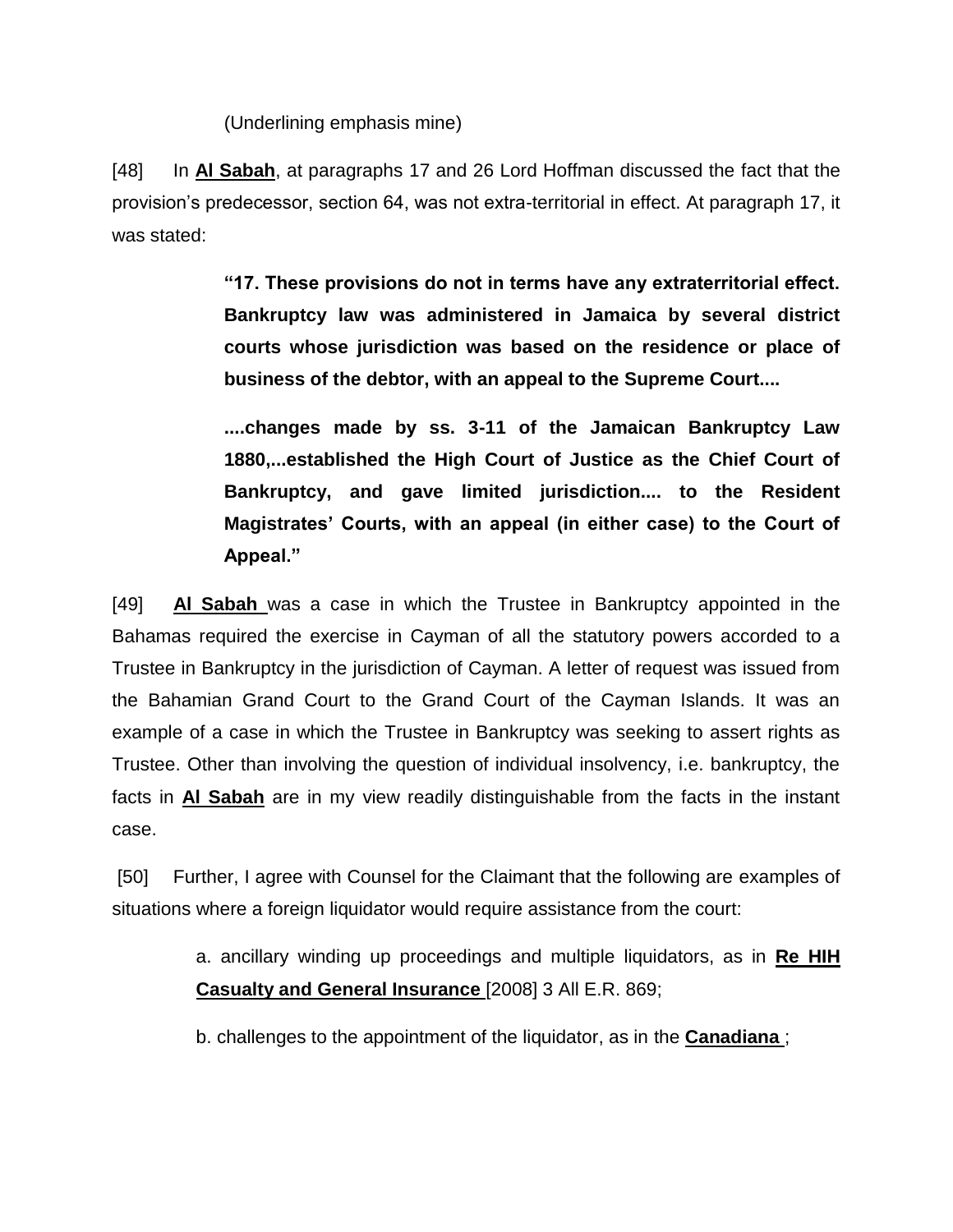c. to restrain proceedings against the company in another jurisdiction, as in **Hughes v. Hanover** [1997] 1 BCLC 497;

d. to implement a scheme of arrangement or a reorganization plan, as happened in **Cambridge Gas** .

[51] I have already indicated that in my view, the instant proceedings are not insolvency proceedings and are quite different in nature from those referred to in the above paragraph. Since they are not insolvency proceedings, what then is the law and position which governs them? In the **Halsbury's Laws of England, Volume 19, (2011), 5 th Edition, paragraph 763,** the learned authors discuss the applicable legal principles as follows:

# **"10. CORPORATIONS**

# **(1) STATUS, DOMICILE AND POWERS**

**763. Recognition of foreign corporations.**

**English law recognises the existence of a corporation duly created in a foreign country, and will allow it to sue and be sued in England in its corporate capacity. It follows that whether a corporation has continued in existence, or has been dissolved, is likewise governed by the law of its place of incorporation.**

**The law of the place of incorporation determines who is entitled to act on behalf of the corporation....."**

[52] In the Atkins' Court Forms, Volumes 9(2), (3), (4), paragraph 153, it is stated:

**"As a general matter, an English court will recognise the effect of a winding up or dissolution of a foreign company carried out under the law of its incorporation. Provided the relevant representative authority is conferred upon the foreign officeholder by the law of the place of incorporation of the company, then English law will recognise such**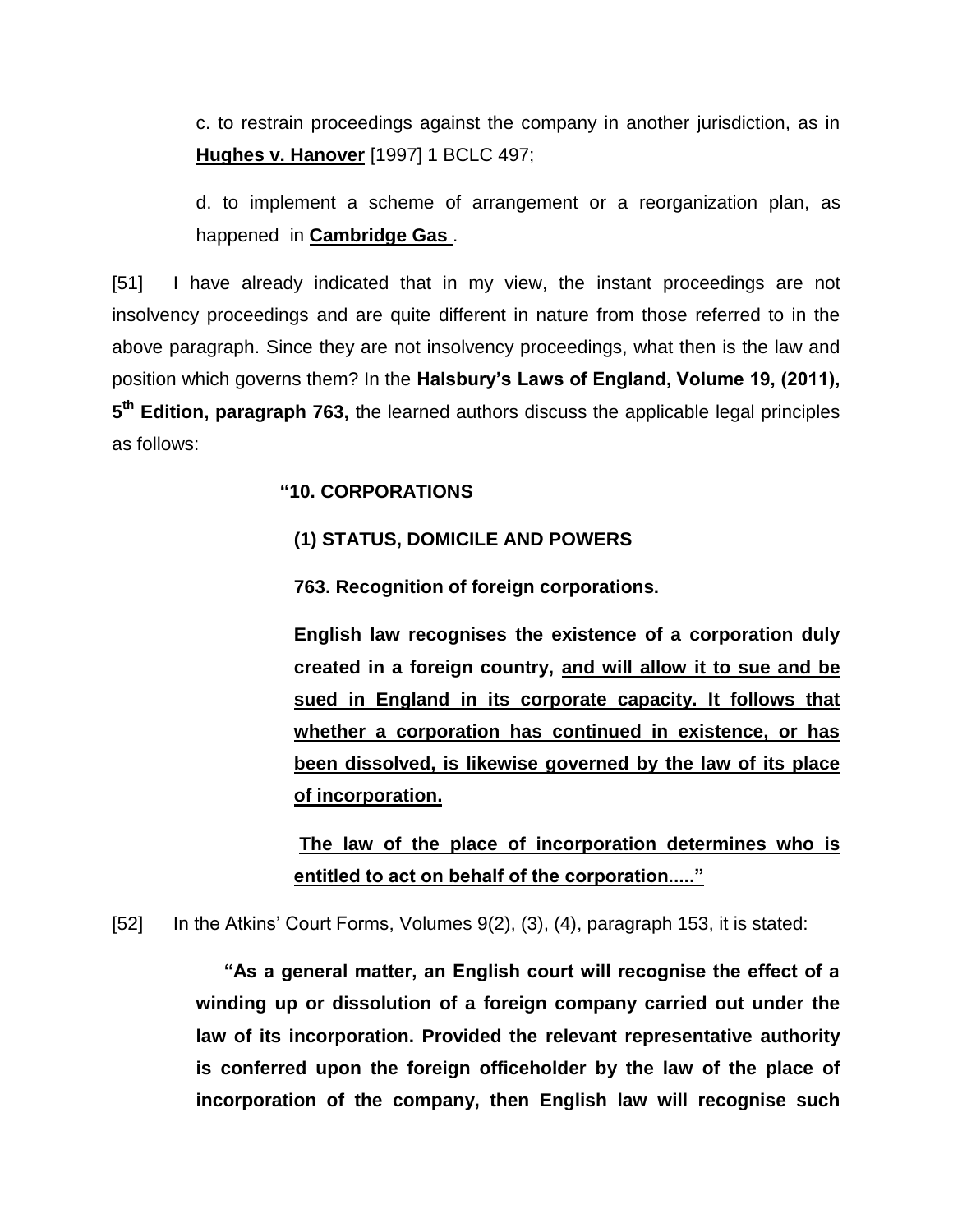**officeholder and his authority to wind up the company and to represent it in legal proceedings brought against it or on its behalf... Recognition carries with it the active assistance of the court. ... "The purpose of recognition is to enable the foreign officeholder or the creditors to avoid having to start parallel insolvency proceedings and to give them the remedies to which they would have been entitled if the equivalent proceedings had taken place in the domestic forum."** 

[53] In combination, these authorities suggest that at common law, courts will recognize the liquidator and his authority to carry on proceedings on behalf of the company. From as far back as the middle of 2011, the Supreme Court was provided with evidence about the winding up order and that the Liquidator had been appointed by the TCI Court, the Court of the country of incorporation. Whilst recognition brings with it the active assistance of the Court, what is required in terms of recognition and in terms of assistance will vary, depending on the circumstances. According to the **Halsbury"s**  referred to in paragraph 46 above, English law will recognize the capacity of a company created in a foreign company to sue and be sued in England. The same obtains in Jamaica.

[53A] When a suit is filed by such a corporation in Jamaica, what does this entail? There is no formal application for, or recognition, and no need for assistance from the court. The Court does not even make any declaration of recognition. The Court simply accepts that the company has capacity, based upon the laws of its country of incorporation. In like fashion, it seems to me, that in cases not involving insolvency proceedings, and where therefore there is no need for any active assistance from the Court, the Supreme Court, upon being informed of the existence of the Liquidator, (as it was in this case), can simply treat with the matter on the basis that the relevant representative authority has been conferred on the Liquidator by the place of incorporation of First Financial, the TCI. Further, that the Liquidator is authorized to represent the company in these proceedings brought on its behalf. Thus, whilst recognition carries with it assistance, there is a distinction between the two concepts. There is no need for assistance where the nature of the proceedings are not insolvency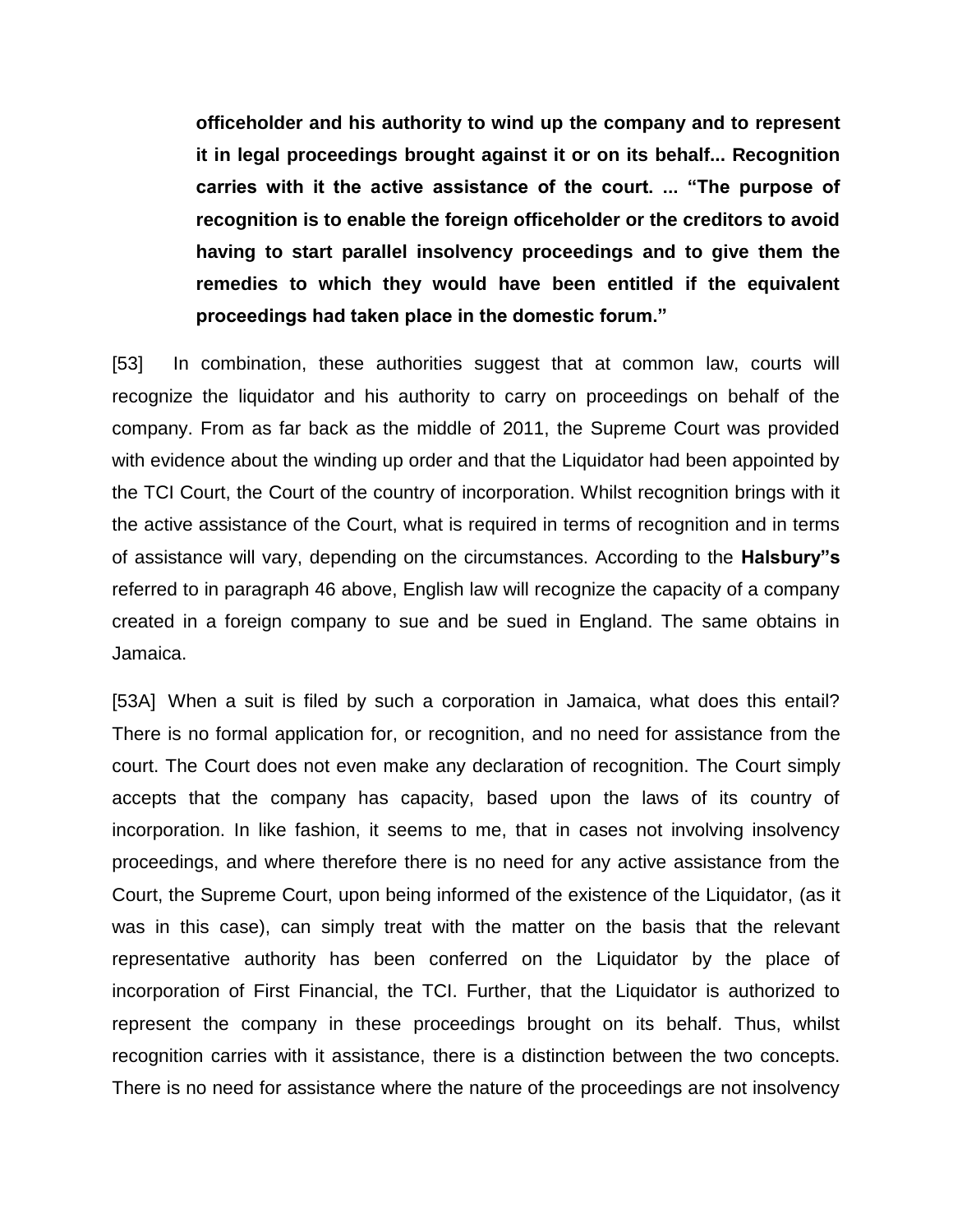proceedings but are instead proceedings brought by the company prior to the winding up order and seeking to establish allegedly pre-existing rights. It is therefore hardly surprising that as regards these proceedings against the Defendants, there is no letter emanating from the TCI Court requesting assistance from the Supreme Court. This is an ordinary action. However, after the rights of the parties have been determined by the Supreme Court, such rights as may be established will be relevant to the winding-up proceedings. That is a quite different consideration and does not colour these proceedings as being insolvency proceedings.

[54] I now turn to consider the decision of the Court of Appeal of Singapore in **Ho Wing on Christopher v. ECRC Land Pte** , relied upon by the Defendants' Counsel to make the point that it is not necessarily in the public's interest to adhere strictly to the principle of separate legal personality when a company is in liquidation. I agree with Mr. Hylton Q.C. that the issue in that case was whether a liquidator who breached the estate costs rule should be personally liable for costs. The court's comments about the separate legal personality of a liquidator do seem to have been aimed at explaining that in circumstances of impropriety on the part of a liquidator, the liquidator can be held liable notwithstanding the principle of separate legal personality. The court in that case did not say, and it is not the law, that the concept of separate legal personality must be ignored altogether. The present case is not in any event a case where the claims against the Defendants have been found to be unmeritorious since indeed, they have not yet been finally determined. The principles in the **Ho Wing** case therefore do not assist with the resolution of the issues relevant to the present case, and at this juncture.

[55] However, in my judgment, even where there are insolvency proceedings, there is no evidence that at common law or under the inherent jurisdiction, a letter of request is a requirement for the purpose of recognizing a foreign liquidator. At footnote 14 of paragraph 782 of the **Halsbury's**, it is pointed out that the common law jurisdiction is inherent and thus independent of any jurisdiction under statute. In the **Canadiana** decision, upon which the Defendants have placed much reliance, that case acknowledges that a letter of request is not the invariable requirement. At paragraph 38, Edwards J. refers to two cases cited to her, including **African Farms Ltd.** (1906) TS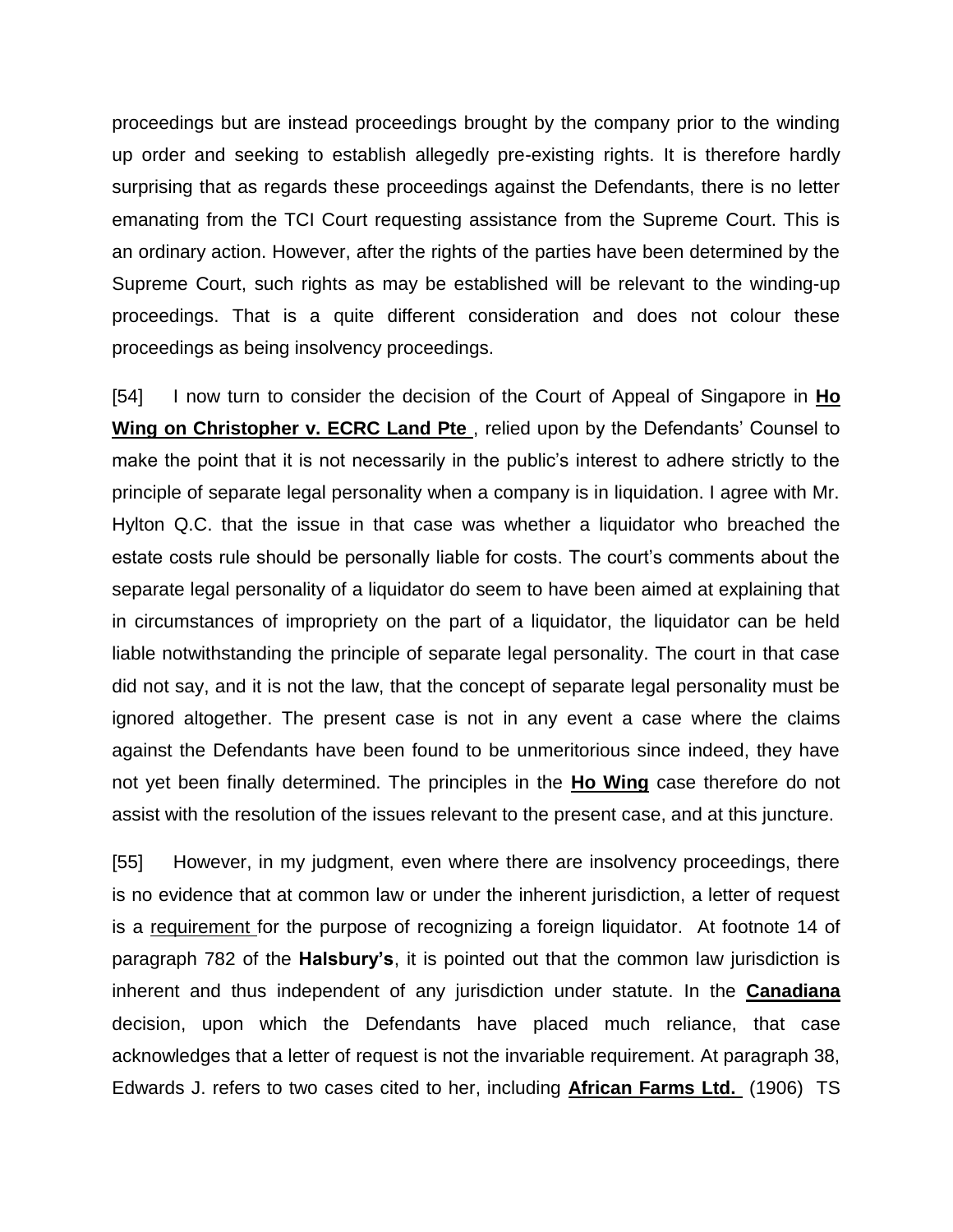373, and the Canadian case of **In re IIT** (1975) D.L.R. 3dd55, in both of which cases there was no letter of request. In both cases the courts exercised inherent jurisdiction to recognise the liquidator's powers and rights. At paragraph 43 Edwards J. makes the observation that the practice involving a letter of request seems to have developed for the purposes of bankruptcy proceedings.

[56] I should add that whilst it has been submitted by Mr. Leys that the practice is that a letter of request should issue as a matter of comity between the Courts, there has been no evidence produced as to what has been the practice in our Courts. I hardly think that this is the first time in which there is a case before the Supreme Court involving a corporation incorporated elsewhere and where a liquidator has been appointed by the court of the country of incorporation. What have our Courts done? Have we been in the practice in insolvency proceedings of withholding recognition or assistance unless there has been a letter of request from the other court where the liquidator has been appointed? There is no evidence to that effect. At paragraph 84 of the **Canadiana** Edwards J. stated that the cases show that the need for a letter of request may depend on Statute or on the Court's exercise of its inherent jurisdiction. At paragraph 91, the learned judge remarked that in the matter before her, both the Grand Court in Cayman and the Bahamas Court appeared to take the view that quite apart from the statutory schemes the Bahamian Court could apply its inherent jurisdiction to issue the letter of request to the Cayman Court. At paragraph 92 Edwards J. notes that the Bahamian Court relied upon a statement by Sir Donald Nicholas VC in **Panayiolon and Others v. Sony Music Entertainment(UK ) Ltd.** [1994] 1 All E.R. 755. That was a case involving requests for documents. At page 761, Nicholas VC stated:

**"The Court's power to issue a letter of Request stems from the jurisdiction inherent in the Court. Inherent in the Court is the power to do those acts which the Court needs must have to maintain its character as a Court of Justice (See Lord Diplock in Brenner Valcon Schiffbau Und Maschinenfubrik South India Shipping Corp [1982] 1 All E.R. 289 at 295."**

[57] In my judgment, this is a far cry from demonstrating that where insolvency proceedings are concerned, or proceedings in furtherance of execution, that there has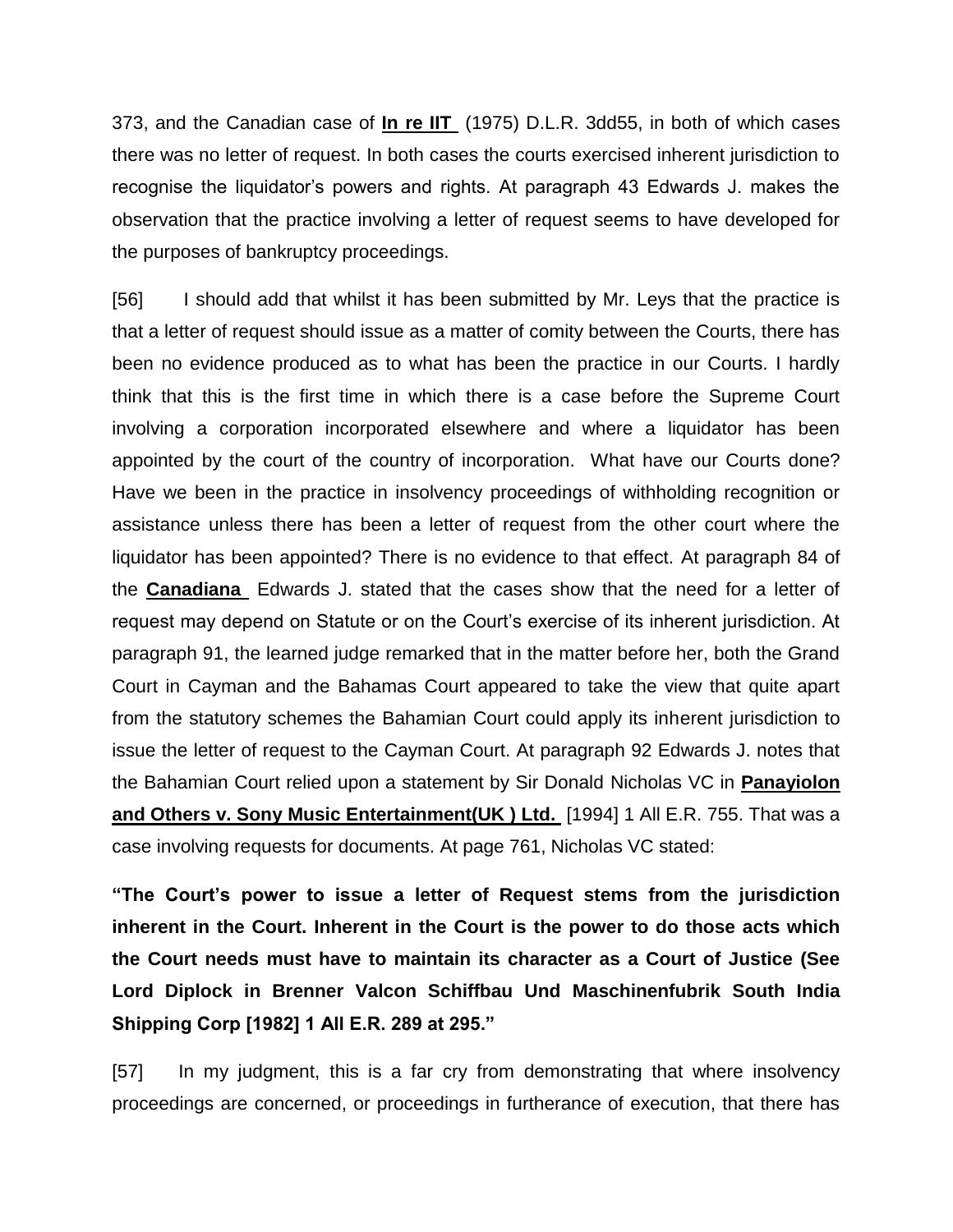to be a letter of request before the Supreme Court can recognize or assist the Liquidator. At common law, there is not, as I understood the Defendants' argument to be, an absolute requirement for a letter of request to issue. Nor has there been any sufficient basis to satisfy me that this is indeed the practice in our jurisdiction.

[58] I have already said that in my judgment, the nature of these proceedings are not insolvency or execution proceedings and thus much of the argument about a letter of request does not apply. However, at this juncture I will return to the application filed by the Claimant on January 15 2013 seeking to have accounts held by certain financial institutions in the name of the Claimant closed and the balances handed over to the Claimant and its Attorneys-at-Law. It was during the course of that application that the legal issue of the Liquidator's locus was, as far as I am aware, first raised, and it was that application that was abandoned by Counsel for the Claimant. After the withdrawal of the application, Counsel for the Defendants indicated that they would be seeking an order that the costs of that application be paid personally by the Liquidator and that application is pending. It seems to me that this type of application IS, unlike the principal proceedings, in the nature of insolvency proceedings. This is because it really is an application in furtherance of the Liquidator collecting or gathering and taking into her custody or under her control the assets of the company First Financial. It is an application by the Liquidator qua liquidator. Perhaps that is why this distinct, and in my view, discreet, application is the one in respect of which the point was first raised. It would involve a recognition of the Liquidator's status by the Court, beyond that which was afforded, or required generally, in this ordinary action for establishment of rights as against the Defendants. However, I am of the view that no letter of request was necessary. The TCI Court by its order made on December 3<sup>rd</sup> 2012, ordered and authorized the Liquidator to seek authorization from the relevant Jamaican court ordering and/or directing relevant Jamaican financial institutions to pay monies held on behalf of the Claimant to the Liquidator. In my judgment, the Supreme Court can recognize the Liquidator's rights and can make orders to assist the Liquidator in carrying out this aspect of the winding up, without the need for a letter of request. This is because the Supreme Court has an inherent jurisdiction at common law to recognize the Liquidator as having been authorized by the law of the TCI, First Financial's place of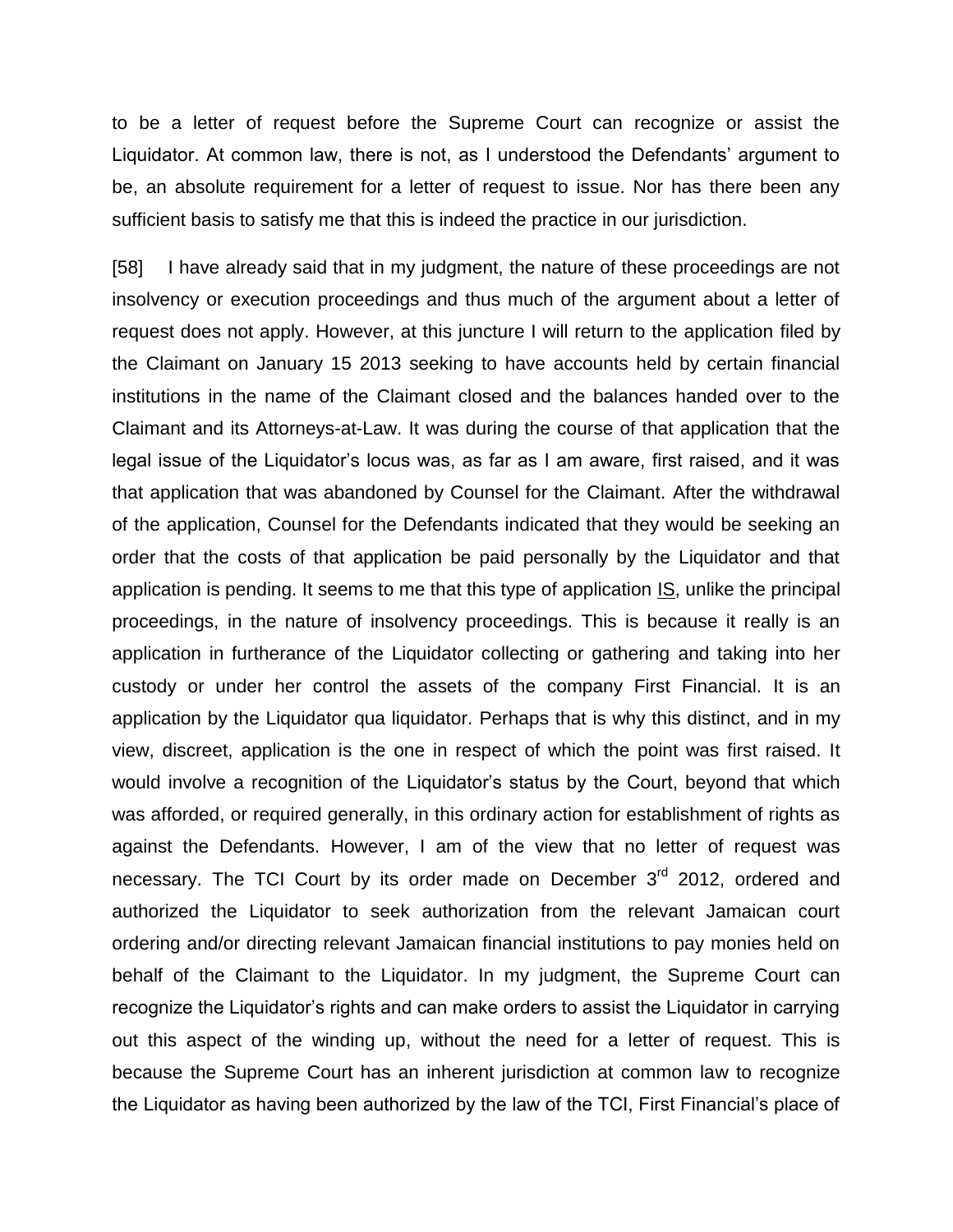incorporation, and as having authority to wind up the company and gather in its assets. It is part of what has been referred to in a number of the authorities as the modified principle of universalism. Since the application with regard to these financial institutions has been withdrawn, there is not now therefore any aspect of this claim that constitutes anything but an ordinary action. The issue of the costs of the abandoned proceedings is a separate issue still to be argued. I do not therefore think it is now strictly necessary for me to treat with that application. Suffice it to say, that I think it would have been appropriate to seek recognition in a completely different claim. This application did not on the face of it really have anything to do with the Defendants. Secondly, it might perhaps have been appropriate for a declaration recognizing the Liquidator's rights to have been sought or obtained.

[59] In going through the files, (indeed, after I gave my decision orally on the 10<sup>th</sup> May 2013, promising these my reasons for Judgment), I have noted that the order made by Brooks J. on the  $19<sup>th</sup>$  September 2011 for the financial institutions to disclose accounts to Michael Hylton & Associates, was in the formal order stated to have been made in respect of an application filed July 14 2011. On the file there is an application filed July 14 2011 where the Claimant sought the following relief:

**"1. The court declare that Maria Ferere of FT Consultants Limited, Nassau Bahamas is the duly appointed Liquidator of the Claimant and is entitled to exercise the powers formerly held by the Board of Directors in relation to accounts and assets held by or in the name of the Claimant in Jamaica."**

[60] Some of the stated grounds of the application were as follows: **" ....**

**2. On June 22, 2011 notice of Ms. Ferere's appointment as liquidator of the Claimant was given in the Jamaica Gazette.** 

**3. Some local financial institutions will not recognize Ms. Ferere's authority to give instructions on accounts in the Claimant's name until the Jamaican Supreme Court has either registered the TCI order or made a declaration regarding its enforceability in Jamaica.**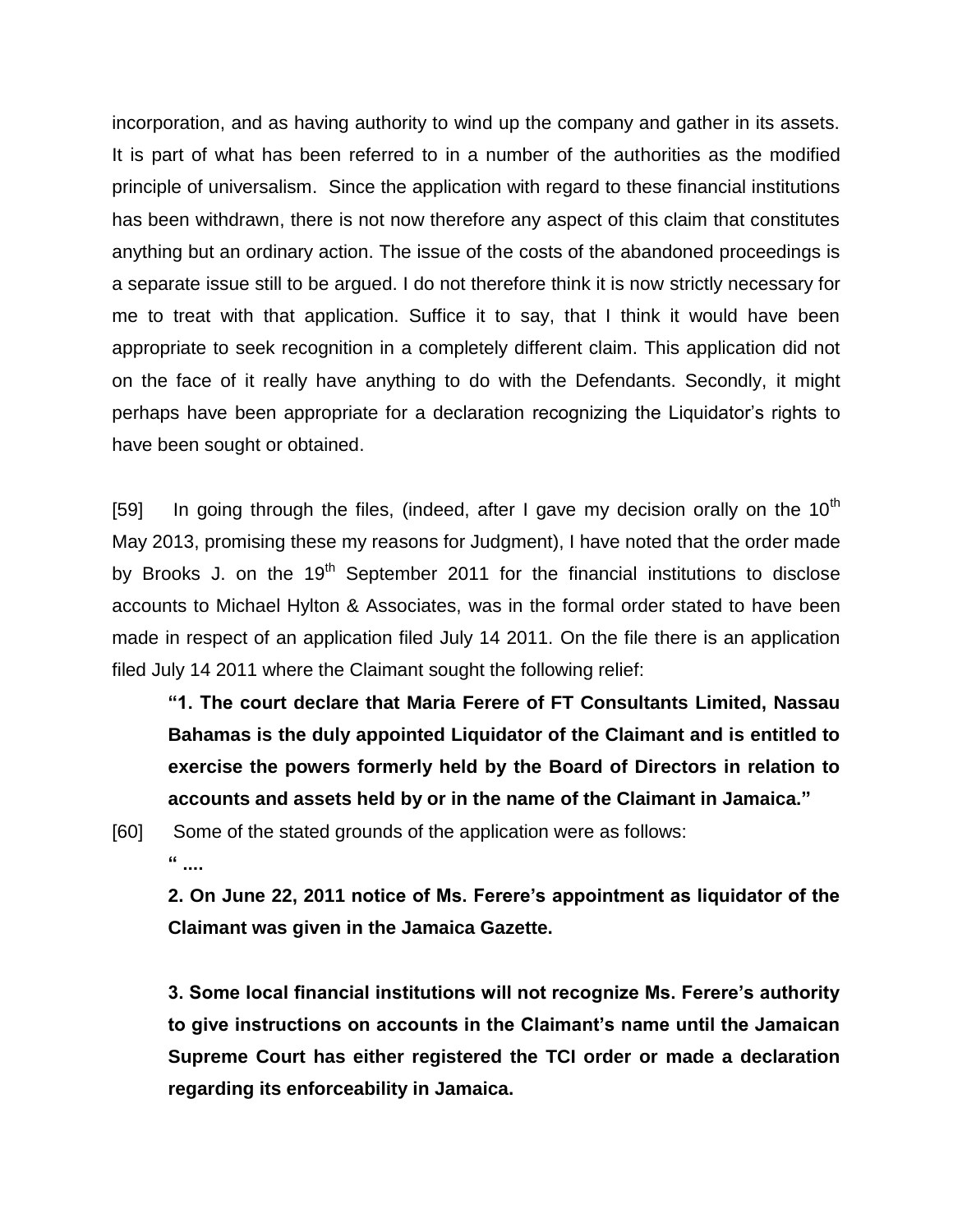# **4. A declaration or order is therefore needed in order for the Liquidator of the Claimant to have access to assets and information regarding its assets held at financial institutions in Jamaica."**

[61] There are even written submissions on file regarding that application but there is no indication what transpired with regard to it. Further, none of the Counsel for any of the parties has referred to this earlier application, whether to say it existed, but was withdrawn, or refused, or anything whatsoever. This matter has been the subject of numerous applications by all of the parties, both in the Supreme Court and in the Court of Appeal, a number of them being filed simultaneously on the same date. As a result it has not always been easy to track what transpired in relation to all of them. However, evidently, the point may not be as "new" as this Court thought it was. Be that as it may, since the January 15 2013 application (which I consider a follow up to the earlier order about disclosure of accounts from the financial institutions) has been abandoned, none of this affects my decision. This is because this matter now involves, not just principally, but solely, an ordinary action between the Company First Financial and the Defendants and in respect of which the Liquidator is the duly appointed representative authority. I therefore think that the proportionate way to have the lawyers for the parties comment upon this application filed July 14, 2011, if so advised, would be in the course of submissions on the question of costs.

[62] It is not in issue that the Company First Financial is, by the law of the country of its incorporation, TCI, still in existence and it plainly has locus standi to have its claim against the Defendants continue. The more crucial issue for the purposes of the Defendants' applications is the locus standi of the Liquidator. For the reasons set out above, in my judgment, the Liquidator does have locus standi to continue these proceedings on behalf of the Company First Financial and to on its behalf, institute and carry on applications against, and in relation to, the Defendants, or any of them, in these proceedings. In light of my ruling the application to strike out fails, and the alternative application for a stay would therefore not arise for consideration.